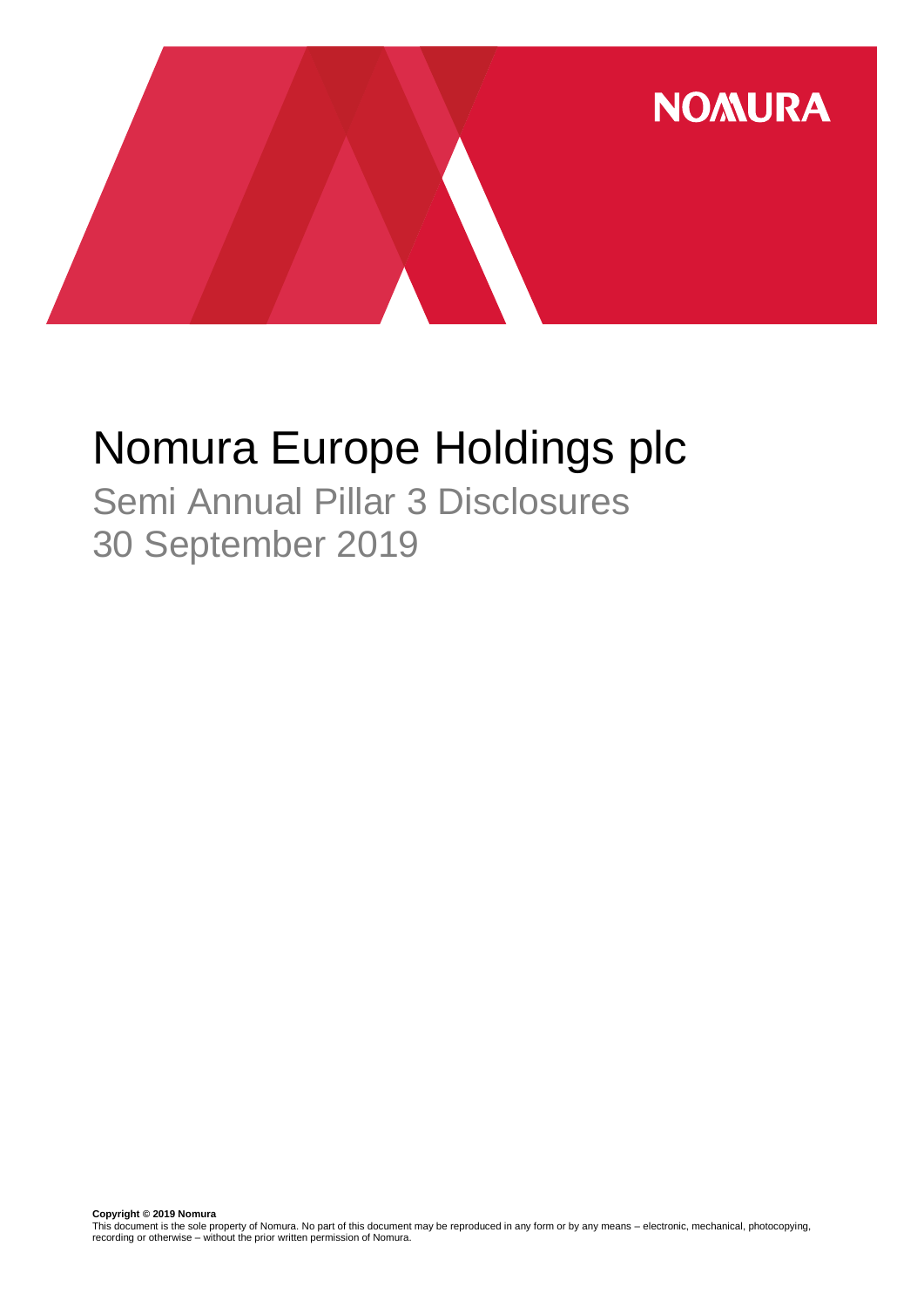## **Table of Contents**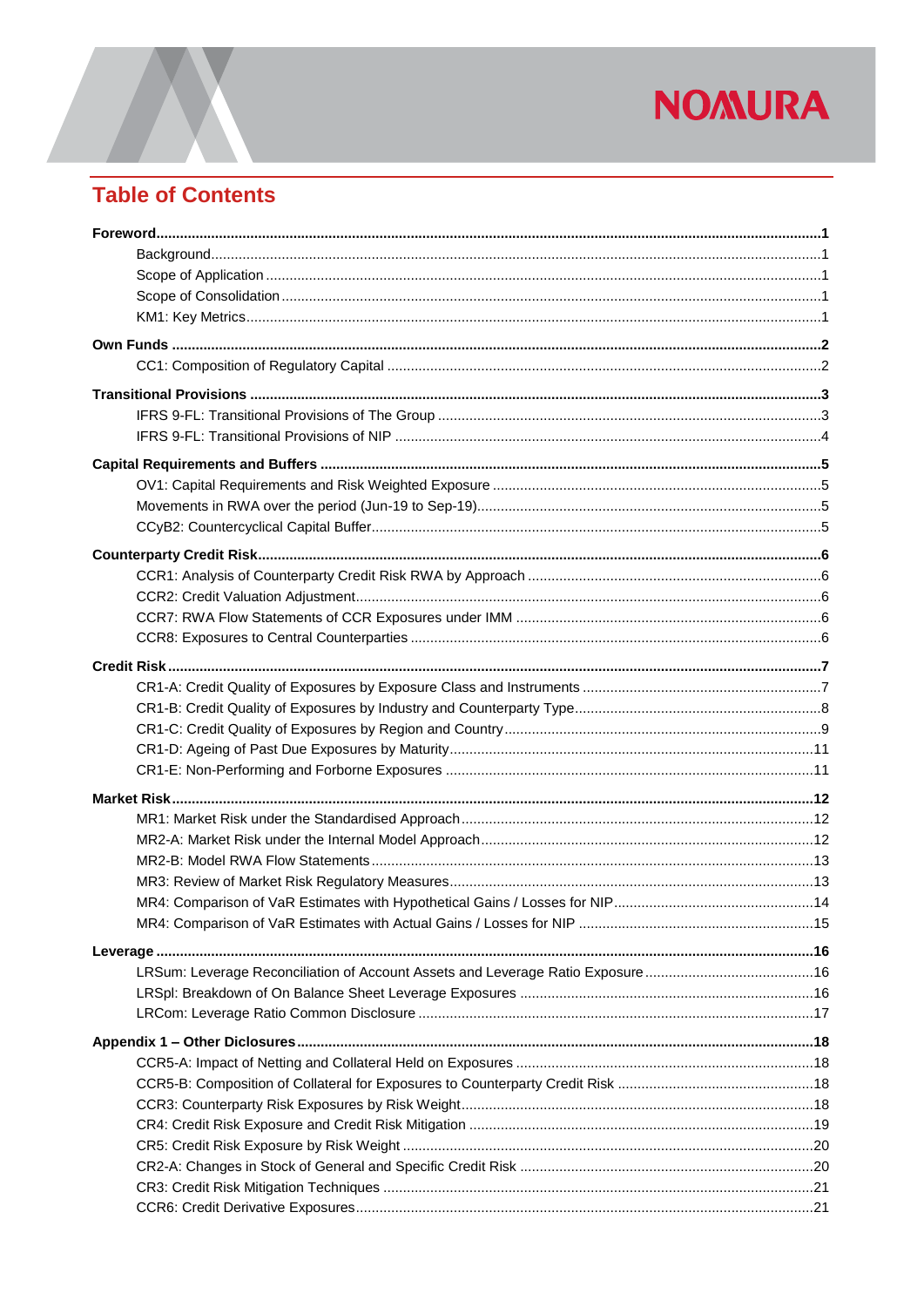## <span id="page-2-0"></span>**Foreword**

### <span id="page-2-1"></span>**Background**

The Nomura Europe Holdings plc Group ("The Group") is authorised by the Prudential Regulation Authority ("PRA") and regulated by the Financial Conduct Authority ("FCA") and PRA. The regulatory consolidation is produced in accordance with the requirements established under the Capital Requirements Directive ("CRD") and the Capital Requirements Regulation ("CRR"), collectively referred to hereinafter as "CRD IV", which came into effect on 1<sup>st</sup> January 2014.

### <span id="page-2-2"></span>**Scope of Application**

This document presents the consolidated Pillar 3 disclosures as at 30th September 2019 for The Group as well as disclosures covering three material subsidiaries where required, Nomura International plc , Nomura Bank International plc and Nomura Financial Products Europe GmbH.

The Group, Nomura International Plc ("NIP") and Nomura Bank International Plc ("NBI") are regulated by the PRA and FCA whereas Nomura Financial Products Europe GmbH ("NFPE") is regulated by BaFin.

NIP contributes over 95% of The Group's capital requirement and its risk management policies and procedures are consistent with The Group. Significant subsidiary disclosures have been made for NIP as applicable.

NBI is a United Kingdom ("UK") regulated bank but its Risk Weighted Assets ("RWA") are immaterial to the Group. Therefore NBI disclosures have been made for article 437 (Own Funds) with no other disclosures relevant to significant subsidiary requirements.

NFPE's Risk Weighted Assets ("RWA") are also immaterial to the Group. Therefore NFPE disclosures have also been made for article 437 (Own Funds) with no other disclosures relevant to significant subsidiary requirements.

Other regulated subsidiaries included in The Group consolidation figures are Nomura Bank Luxembourg S.A. ("NBL"), Banque Nomura France S.A. ("BNF"), Nomura Alternative Investment Management (Europe) Ltd ("NAIM"), Nomura Alternative Investment Management France S.A.S ("NAIME"), Nomura Saudi Arabia ("NSA"), and Nomura Bank Switzerland Ltd ("NBS").

Certain subsidiaries are subject to local Pillar 3 Regulatory requirements. However, owing to their inclusion and small size within The Group, separate disclosures have not been made for NBL, BNF, NAIM, NSA or NBS.

### <span id="page-2-3"></span>**Scope of Consolidation**

The Group's regulatory consolidation includes UK and non-UK regulated entities; Article 6 of the CRR provides guidance on capital calculations and consolidation of subsidiary undertakings. The regulatory consolidation excludes certain special purpose entities which are included in the accounting consolidation. A small number of entities included in the accounting consolidation are also excluded from the regulatory consolidation on the basis of their immaterial balance sheet size. There is no material impact on the regulatory capital position of The Group due to the exclusion of these entities.

All companies within The Group are limited by ordinary shares. Apart from the requirements to hold regulatory capital, subject to regulatory approval by the relevant local authority, there is no practical or legal impediment to the prompt transfer of capital between entities within The Group. The Group is a 100% owned subsidiary of Nomura Holdings Inc. ("NHI") (incorporated in Japan), the ultimate parent of The Group. NHI publishes separate Pillar III disclosures [\(NHI Pillar 3\)](https://www.nomuraholdings.com/company/group/holdings/pdf/basel_201803.pdf). NHI, together with The Group and NHI's other subsidiary undertakings, form the "Nomura Group".

With effect from April 2015, The Group applied the UK Companies Act 2006 exemption from producing statutory group accounts. The exemption applies to a UK parent company where certain conditions are met. Specifically this includes where the UK parent and all of its subsidiaries are included in group accounts of a larger non-European Economic Area ("EEA") group prepared in accordance with accounting standards which are equivalent to EU-adopted IFRS. Statutory consolidated accounts for The Group are therefore not to be published.

### <span id="page-2-4"></span>**KM1: Key Metrics**

|                                     | <b>The Group</b> |
|-------------------------------------|------------------|
| Capital (\$m)                       |                  |
| <b>Tier 1 Capital</b>               | 5,079            |
| <b>Tier 2 Capital</b>               | 2,160            |
| Capital Requirements (\$m)          |                  |
| <b>Total RWA</b>                    | 34,893           |
| Total Capital Requirement (1)       | 4,226            |
| Capital Ratios (%)                  |                  |
| Tier $1^{(2)}$                      | 14.6%            |
| Leverage Ratio                      |                  |
| Total Leverage Ratio Exposure (\$m) | 165,303          |
| Leverage Ratio (%)                  | 3.1%             |

*1. Pillar 1 + Pillar 2A requirements*

*2. Tier 1 Capital / Total RWA*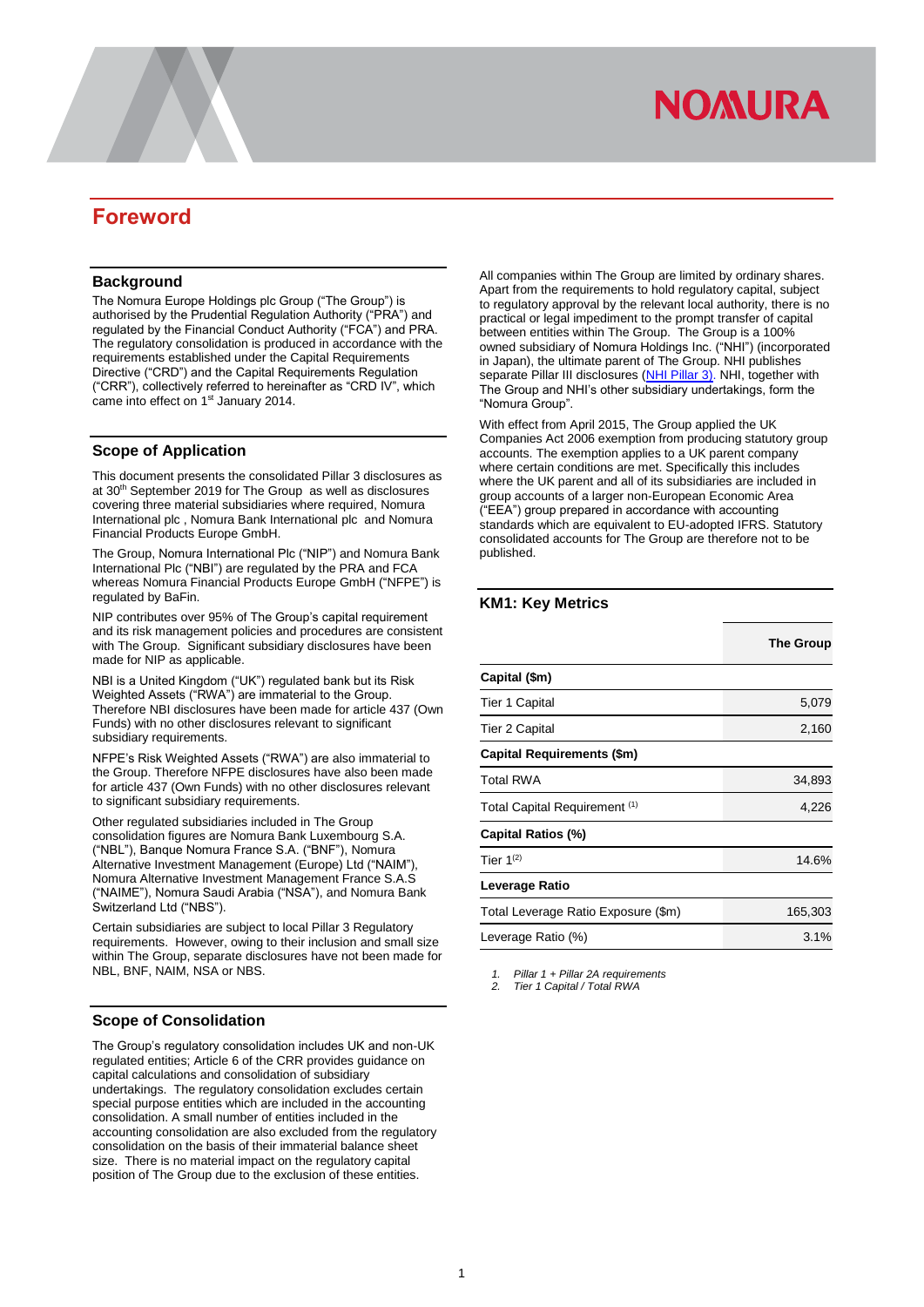## <span id="page-3-0"></span>**Own Funds**

### <span id="page-3-1"></span>**CC1: Composition of Regulatory Capital**

*CRR Articles 437 and 492* 

The Group, NIP, NBI and NFPE Own Funds:

|                    |                                                                     | Sep-19    |            |            |               |
|--------------------|---------------------------------------------------------------------|-----------|------------|------------|---------------|
| ITS <sup>(1)</sup> | $(\$m)$                                                             | The Group | <b>NIP</b> | <b>NBI</b> | $N$ FPE $(6)$ |
| 6                  | Common Equity Tier 1 ("CET1") before regulatory adjustments         | 5,311     | 5,030      | 213        | 554           |
| 28                 | Total Regulatory Adjustments to Common Equity Tier 1 <sup>(2)</sup> | (232)     | (205)      | 72         | (6)           |
| 45                 | <b>Tier 1 Capital</b>                                               | 5,079     | 4,825      | 285        | 548           |
| 46                 | <b>Tier 2 Capital</b>                                               | 2,160     | 1,260      | -          |               |
| 59                 | <b>Total Capital</b>                                                | 7,239     | 6,085      | 285        | 548           |
| 62                 | Tier 1 Ratio $^{(3)}$                                               | 14.56%    | 14.18%     | 404.33%    | 164.08%       |
| 63                 | Total Capital as a percentage of total risk exposure amounts        | 20.75%    | 17.88%     | 404.33%    | 164.08%       |
| 64                 | Institution specific buffer requirement <sup>(4)</sup>              | 2.76%     | 2.76%      | 3.49%      | 2.52%         |
| 65                 | of which: Capital conservation buffer requirement                   | 2.50%     | 2.50%      | 2.50%      | 2.50%         |
| 66                 | of which: Countercyclical capital buffer requirement                | 0.26%     | 0.26%      | 0.99%      | 0.02%         |
| 68                 | Common Equity Tier 1 available to meet buffers <sup>(5)</sup>       | 5.95%     | 5.32%      | 399.67%    | 155.58%       |

*1. Implementing Technical Standards Regulations (EU) no. 1423/2013*

*2. Regulatory adjustments per CRR article 33 (1) (b), (c), article 105 and intangible asset deductions per article 37*

*3. Tier 1 capital ratio is equal to the CET1 ratio 4. Institution specific buffer requirement: capital conservation buffer plus countercyclical capital buffer requirements expressed as a percentage 5. Common Equity Tier 1 available to meet minimum Tier 1 total capital requirements (Pillar 1 + Pillar 2A) as there are no innovative Tier 1 instruments*

*6. NFPE reports in Euros and was converted to dollars at a rate of 0.9175*

No restrictions have been applied to the calculation of Common Equity Tier 1 or the prudential filters to Common Equity Tier 1.

Tier 1 Capital consists of share capital and reserves.

Tier 2 Capital consists of subordinated debt.

On 29 August 2019, the Company issued 150,000,000 ordinary shares of \$1 each to NHI for a total consideration of \$150,000,000. On the same day, NIP issued 250,000,000 ordinary shares of \$1 each to the Company for a total consideration of \$250,000,000.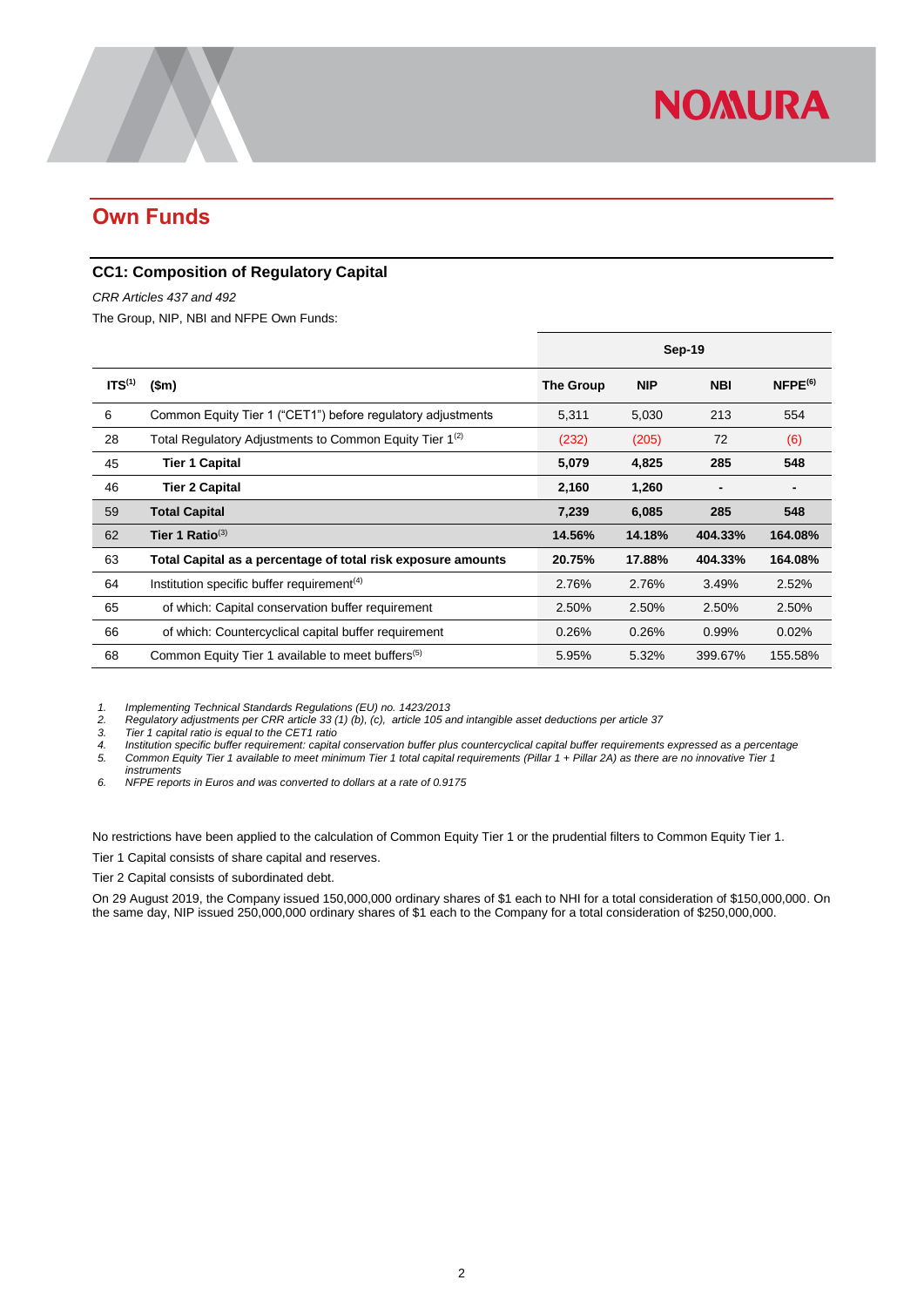

## <span id="page-4-0"></span>**Transitional Provisions**

#### *CRR Article 473a (8)*

On adopting IFRS 9 on 1 April 2018 the Group now applies the expected credit loss ("ECL") model which replaces the incurred loss model under IAS 39. The table provides a comparison of own funds, capital and leverage ratios with and without the application of transitional arrangements for IFRS 9.

The Group has adopted the transitional arrangements prescribed in CRR article 473a for IFRS 9 Financial Instruments which permit institutions to add back to their capital base a proportion of the impact that IFRS 9 has upon their expected credit loss allowances during the first five years of use. The proportion that institutions may add back started at 95% from April 2018 and reduces to 25% by March 2023

### <span id="page-4-1"></span>**IFRS 9-FL: Transitional Provisions of The Group**

|                                                                                                                                                    | <b>The Group</b> |               |         |         |         |
|----------------------------------------------------------------------------------------------------------------------------------------------------|------------------|---------------|---------|---------|---------|
| $$$ (m)                                                                                                                                            | <b>Sep-19</b>    | <b>Jun-19</b> | Mar-19  | Dec-18  | Sep-18  |
| <b>Available Capital</b>                                                                                                                           |                  |               |         |         |         |
| Common Equity Tier 1 (CET1) capital                                                                                                                | 5,079            | 4,945         | 4,971   | 5,162   | 5,224   |
| Common Equity Tier 1 (CET1) capital as if IFRS 9 or analogous<br>ECLs transitional arrangements had not been applied                               | 5,076            | 4,943         | 4,967   | 5,158   | 5,221   |
| Tier 1 capital                                                                                                                                     | 5,079            | 4,945         | 4,971   | 5,162   | 5,224   |
| Tier 1 capital as if IFRS 9 or analogous ECLs transitional<br>arrangements had not been applied                                                    | 5,076            | 4,943         | 4,967   | 5,158   | 5,221   |
| <b>Total capital</b>                                                                                                                               | 7,239            | 7,105         | 7,131   | 7,322   | 7,384   |
| Total capital as if IFRS 9 or analogous ECLs transitional<br>arrangements had not been applied                                                     | 7,236            | 7,103         | 7,127   | 7,318   | 7,381   |
| <b>Risk Weighted Assets</b>                                                                                                                        |                  |               |         |         |         |
| Total risk-weighted assets                                                                                                                         | 34,893           | 35,830        | 34,166  | 33,080  | 35,241  |
| <b>Capital Ratios</b>                                                                                                                              |                  |               |         |         |         |
| Common Equity Tier 1 (as a percentage of risk exposure amount)                                                                                     | 14.6%            | 13.8%         | 14.5%   | 15.6%   | 14.8%   |
| Common Equity Tier 1 (as a percentage of risk exposure amount)<br>as if IFRS 9 or analogous ECLs transitional arrangements had<br>not been applied | 14.5%            | 13.8%         | 14.5%   | 15.6%   | 14.8%   |
| Tier 1 (as a percentage of risk exposure amount)                                                                                                   | 14.6%            | 13.8%         | 14.5%   | 15.6%   | 14.8%   |
| Tier 1 (as a percentage of risk exposure amount) as if IFRS 9 or<br>analogous ECLs transitional arrangements had not been applied                  | 14.5%            | 13.8%         | 14.5%   | 15.6%   | 14.8%   |
| Total capital (as a percentage of risk exposure amount)                                                                                            | 20.7%            | 19.8%         | 20.9%   | 22.1%   | 21.0%   |
| Total capital (as a percentage of risk exposure amount) as if<br>IFRS 9 or analogous ECLs transitional arrangements had not<br>been applied        | 20.7%            | 19.8%         | 20.9%   | 22.1%   | 20.9%   |
| Leverage Ratio                                                                                                                                     |                  |               |         |         |         |
| Leverage ratio total exposure measure                                                                                                              | 165,303          | 167,621       | 171,746 | 168,374 | 180,427 |
| Leverage ratio                                                                                                                                     | 3.1%             | 3.0%          | 2.9%    | 3.1%    | 2.9%    |
| Leverage ratio as if IFRS 9 or analogous ECLs transitional<br>arrangements had not been applied                                                    | 3.1%             | 2.9%          | 2.9%    | 3.1%    | 2.9%    |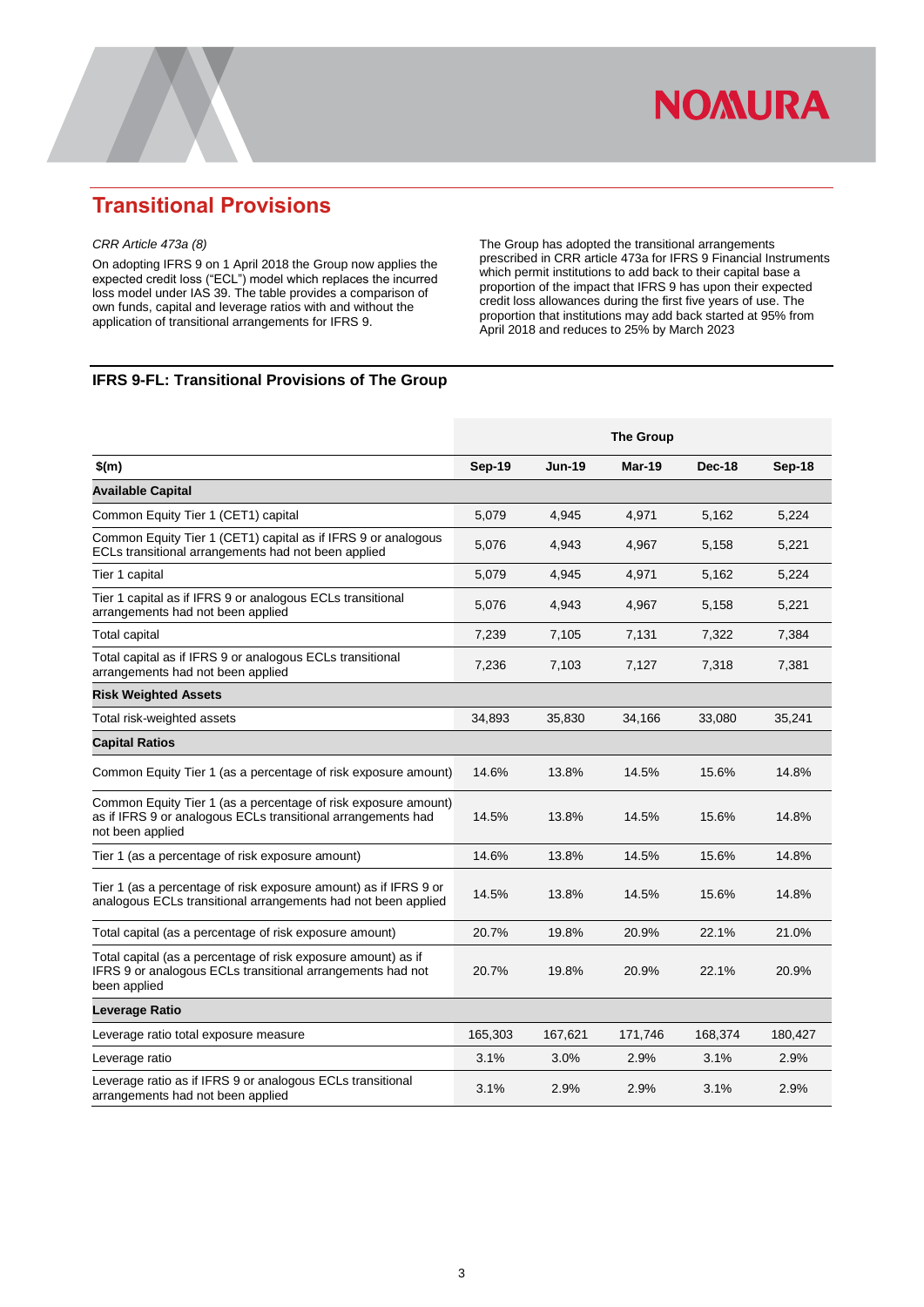

### <span id="page-5-0"></span>**IFRS 9-FL: Transitional Provisions of NIP**

|                                                                                                                                                    |         |               | <b>NIP</b> |         |         |
|----------------------------------------------------------------------------------------------------------------------------------------------------|---------|---------------|------------|---------|---------|
| \$(m)                                                                                                                                              | Sep-19  | <b>Jun-19</b> | Mar-19     | Dec-18  | Sep-18  |
| <b>Available Capital</b>                                                                                                                           |         |               |            |         |         |
| Common Equity Tier 1 (CET1) capital                                                                                                                | 4,825   | 4,575         | 4,599      | 4,794   | 4,859   |
| Common Equity Tier 1 (CET1) capital as if IFRS 9 or analogous<br>ECLs transitional arrangements had not been applied                               | 4,821   | 4,573         | 4,596      | 4,790   | 4,856   |
| Tier 1 capital                                                                                                                                     | 4,825   | 4,575         | 4,599      | 4,794   | 4,859   |
| Tier 1 capital as if IFRS 9 or analogous ECLs transitional<br>arrangements had not been applied                                                    | 4,821   | 4,573         | 4,596      | 4,790   | 4,856   |
| <b>Total capital</b>                                                                                                                               | 6,085   | 5,835         | 5,859      | 6,054   | 6,119   |
| Total capital as if IFRS 9 or analogous ECLs transitional<br>arrangements had not been applied                                                     | 6,081   | 5,833         | 5,856      | 6,050   | 6,116   |
| <b>Risk Weighted Assets</b>                                                                                                                        |         |               |            |         |         |
| Total risk-weighted assets                                                                                                                         | 34,032  | 35,051        | 34,105     | 32,322  | 34,393  |
| <b>Capital Ratios</b>                                                                                                                              |         |               |            |         |         |
| Common Equity Tier 1 (as a percentage of risk exposure<br>amount)                                                                                  | 14.2%   | 13.1%         | 13.5%      | 14.8%   | 14.1%   |
| Common Equity Tier 1 (as a percentage of risk exposure<br>amount) as if IFRS 9 or analogous ECLs transitional<br>arrangements had not been applied | 14.2%   | 13.0%         | 13.5%      | 14.8%   | 14.1%   |
| Tier 1 (as a percentage of risk exposure amount)                                                                                                   | 14.2%   | 13.1%         | 13.5%      | 14.8%   | 14.1%   |
| Tier 1 (as a percentage of risk exposure amount) as if IFRS 9 or<br>analogous ECLs transitional arrangements had not been applied                  | 14.2%   | 13.0%         | 13.5%      | 14.8%   | 14.1%   |
| Total capital (as a percentage of risk exposure amount)                                                                                            | 17.9%   | 16.6%         | 17.2%      | 18.7%   | 17.8%   |
| Total capital (as a percentage of risk exposure amount) as if<br>IFRS 9 or analogous ECLs transitional arrangements had not<br>been applied        | 17.9%   | 16.6%         | 17.2%      | 18.7%   | 17.8%   |
| Leverage Ratio                                                                                                                                     |         |               |            |         |         |
| Leverage ratio total exposure measure                                                                                                              | 159,530 | 161,982       | 166,257    | 163,766 | 175,192 |
| Leverage ratio                                                                                                                                     | 3.0%    | 2.8%          | 2.8%       | 2.9%    | 2.8%    |
| Leverage ratio as if IFRS 9 or analogous ECLs transitional<br>arrangements had not been applied                                                    | 3.0%    | 2.8%          | 2.8%       | 2.9%    | 2.8%    |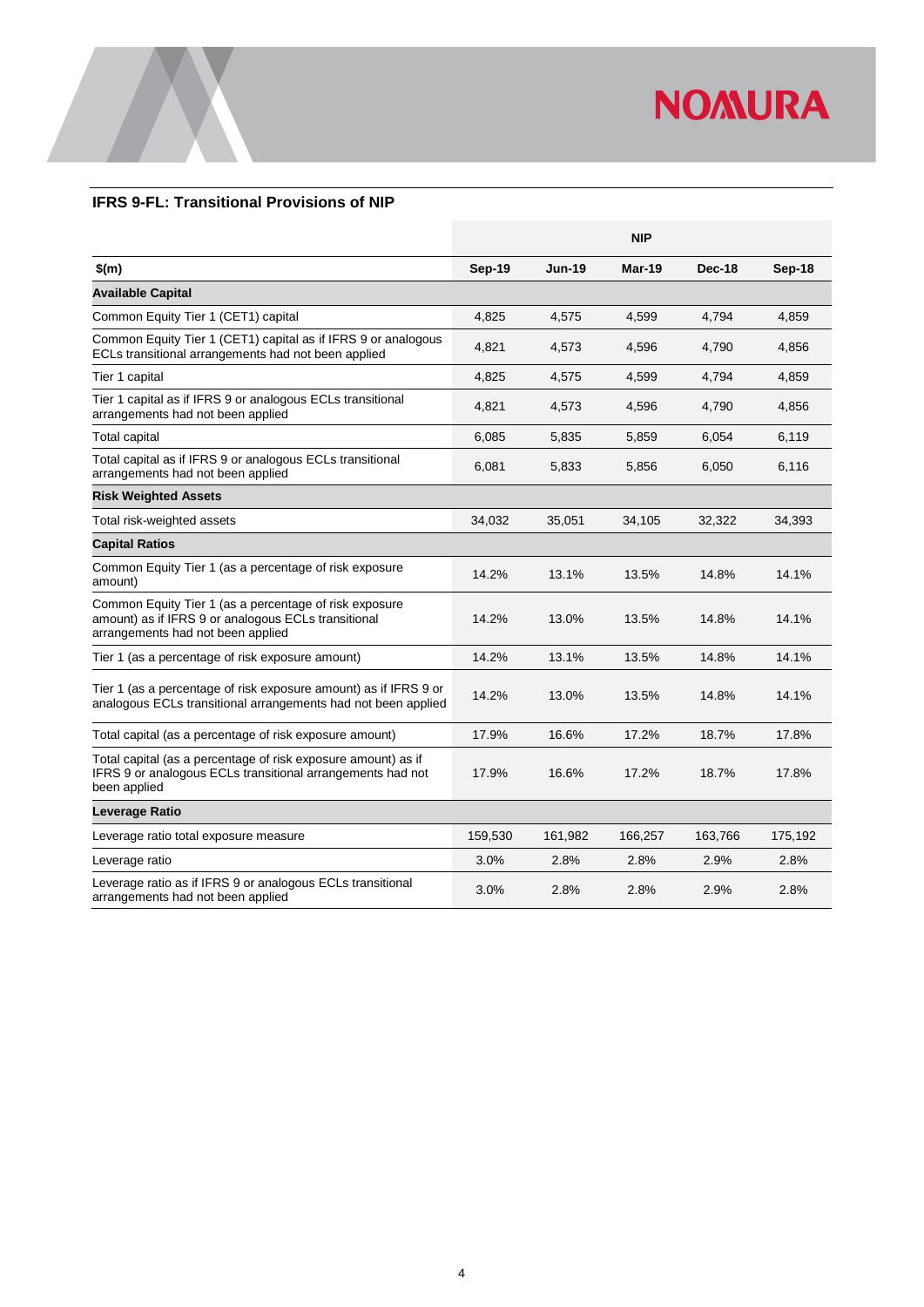

### <span id="page-6-0"></span>**Capital Requirements and Buffers**

### <span id="page-6-1"></span>**OV1: Capital Requirements and Risk Weighted Exposure**

*CRR Article 438 (c), (e) and (f).*

The Group and NIP RWA and capital requirements

*1. The minimum capital requirement refers to the Pillar 1 capital requirement.*

|                                                             | Sep-19                                                     |                          |                              |                                                                      |  |  |
|-------------------------------------------------------------|------------------------------------------------------------|--------------------------|------------------------------|----------------------------------------------------------------------|--|--|
|                                                             |                                                            | <b>The Group</b>         | <b>NIP</b>                   |                                                                      |  |  |
| \$m                                                         | <b>Minimum</b><br><b>RWA</b><br>Requirement <sup>(1)</sup> |                          | <b>RWA</b>                   | <b>Minimum</b><br>$Required$ Requirement <sup><math>(1)</math></sup> |  |  |
| Total market risk capital requirement                       | 10,278                                                     | 822                      | 10,275                       | 822                                                                  |  |  |
| Total counterparty risk and credit risk capital requirement | 19,789                                                     | 1.582                    | 19,252                       | 1,540                                                                |  |  |
| Total settlement risk capital requirement                   | 32                                                         | 3                        | 32                           | 3                                                                    |  |  |
| Total operational risk capital requirement                  | 3,269                                                      | 262                      | 2,964                        | 237                                                                  |  |  |
| Total credit valuation adjustment capital requirement       | 1,525                                                      | 122                      | 1,509                        | 121                                                                  |  |  |
| Total large exposure risk capital requirement               | $\overline{\phantom{a}}$                                   | $\overline{\phantom{0}}$ | $\qquad \qquad \blacksquare$ | $\blacksquare$                                                       |  |  |
| Total                                                       | 34,893                                                     | 2,791                    | 34,032                       | 2,723                                                                |  |  |

### <span id="page-6-2"></span>**Movements in RWA over the period (Jun-19 to Sep-19)**

### **NEHS**

RWAs down \$1bn from June 2019. Driven primarily by:

- Additional SCVA index hedge bought during the quarter.
- Reduced stock lending portfolio and improved model coverage.
- Partially offset by increase in market risk due to a change in the modelled market risk capital multiplier.

### **NIP**

Movements in RWA and capital requirements are materially in line with The Group.

### <span id="page-6-3"></span>**CCyB2: Countercyclical Capital Buffer**

The Countercyclical Capital Buffer ("CCyB") has been established to create capital buffers that adjust according to market conditions. This buffer must be met with CET1 capital.

| \$m                                          | The Group |
|----------------------------------------------|-----------|
| <b>Total RWA</b>                             | 34.893    |
| Institution specific CCyB rate               | 0.26%     |
| <b>Institution specific CCyB requirement</b> | 91.5      |

The CCyB has increased by \$16m since June 2019. This is driven primarily by the introduction of rates for: Ireland (1%) and France (0.25%)

There have also been increases in CCyB rates in the following countries: Czech Republic 1.25% to 1.5% Denmark 0.5% to 1% Iceland 1.25% to 1.75% Sweden 2% to 2.5% Slovakia 1.25% to 1.5%

The CCyB for NIP is materially in line with The Group.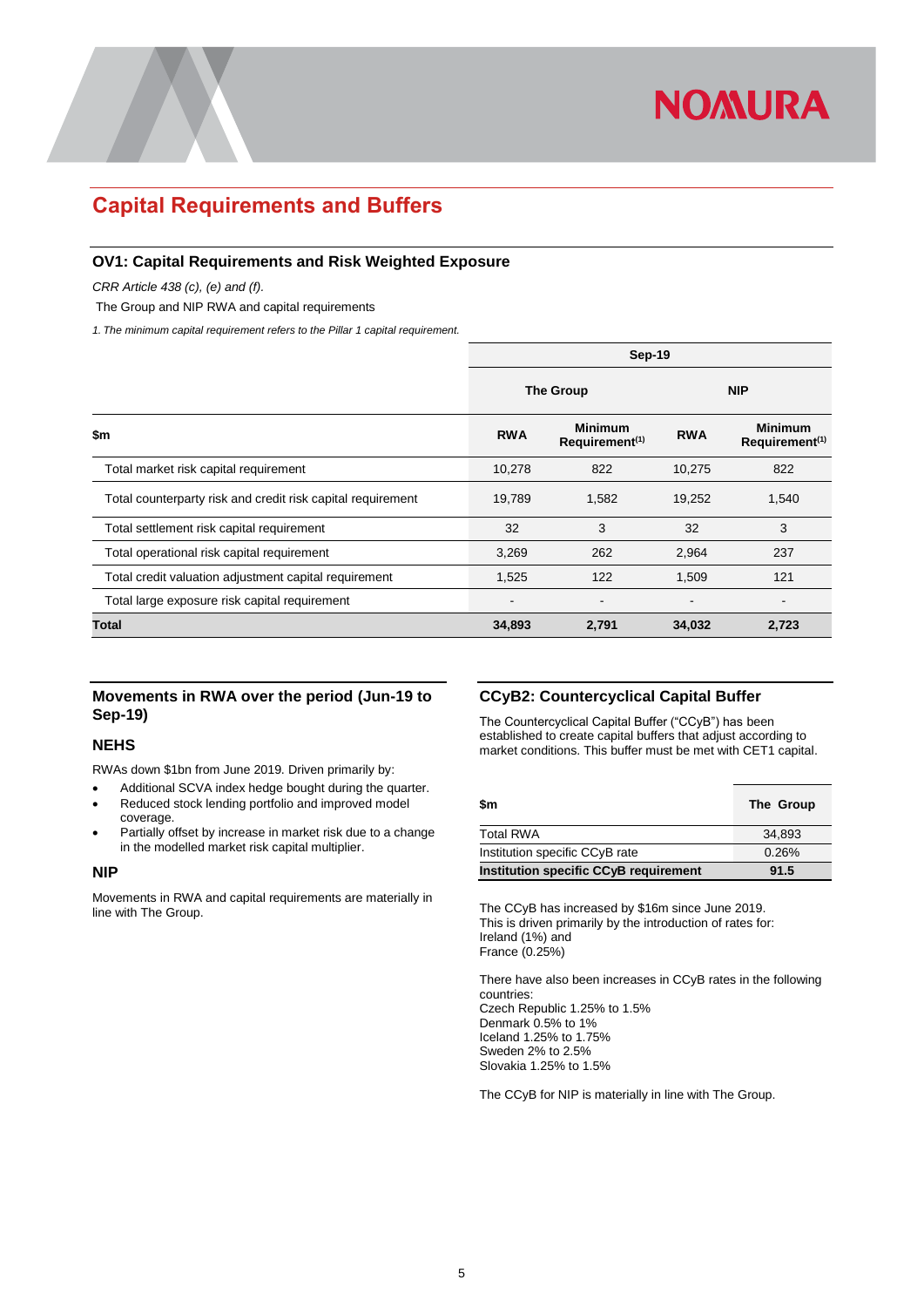## <span id="page-7-0"></span>**Counterparty Credit Risk**

### <span id="page-7-1"></span>**CCR1: Analysis of Counterparty Credit Risk RWA by Approach**

The table provides The Group's Exposure at Default ("EAD") and Counterparty Credit Risk ("CCR") RWA by calculation methodology, with the exception of Credit Valuation Adjustment ("CVA"). CCR RWA for NIP is materially in line with The Group

| \$m                                        | <b>Current Market</b><br>Value | <b>Potential</b><br><b>Future</b><br><b>Exposure</b> | <b>EEPE</b> | <b>Multiplier</b> | <b>EAD post-</b><br><b>CRM</b> | <b>RWA</b> |
|--------------------------------------------|--------------------------------|------------------------------------------------------|-------------|-------------------|--------------------------------|------------|
| Mark to Market                             | 7,529                          | 12,015                                               |             |                   | 6,631                          | 3,442      |
| IMM (for Derivatives and SFTs)             |                                |                                                      | 11,316      |                   | 17,477                         | 8,772      |
| Of which derivatives                       |                                |                                                      | 5,922       | 1.6               | 9,467                          | 6,208      |
| Of which securities financing transactions |                                |                                                      | 5,394       | 1.6               | 8,010                          | 2,564      |
| <b>Master Netting Agreement</b>            |                                |                                                      |             |                   | 11,988                         | 3,563      |
| <b>Total</b>                               |                                |                                                      |             |                   | 36,096                         | 15,777     |

### <span id="page-7-2"></span>**CCR2: Credit Valuation Adjustment**

The table shows the Group's EAD and RWA by standardised and advanced approaches.

| \$m                                                         | EAD   | <b>RWA</b> |
|-------------------------------------------------------------|-------|------------|
| Total Portfolios Subject to the Advanced<br>Method          | 5,430 | 972        |
| (i) VaR component (including the<br>3xmultiplier)           |       | 242        |
| (ii) Stressed VaR component<br>(including the 3xmultiplier) |       | 730        |
| All Portfolios Subject to the Standardised<br>Method        | 3,943 | 553        |
| Total subject to the CVA capital charge                     | 9,373 | 1,525      |

Change in RWA is primarily driven by additional SCVA index hedge bought during the quarter.

### <span id="page-7-3"></span>**CCR7: RWA Flow Statements of CCR Exposures under IMM**

The table shows how The Group's RWA under Internal Model Method ("IMM") have changed over the quarter. NIP movements are materially in line with The Group.

| \$m                              | <b>RWA</b> | Capital<br>Requirements <sup>(1)</sup> |
|----------------------------------|------------|----------------------------------------|
| RWA as at Jun-19                 | 8,218      | 657                                    |
| Asset size                       | 693        | 56                                     |
| Model updates (IMM only)         | (138)      | (11)                                   |
| Credit quality of counterparties | (1)        | (0)                                    |
| Other                            |            |                                        |
| RWA as at Sep-19                 | 8.772      | 702                                    |

*1. The minimum capital requirement refers to the Pillar 1 capital requirement.*

Change in RWA over the period is primarily driven by IMM model updates and changes in portfolio.

### <span id="page-7-4"></span>**CCR8: Exposures to Central Counterparties**

The table shows The Group's EAD to qualifying central counterparties ("QCCP")

| \$m                                                                                                    | EAD   | <b>RWA</b> |
|--------------------------------------------------------------------------------------------------------|-------|------------|
| <b>Exposures to QCCP (total)</b>                                                                       |       | 223        |
| Exposures for trades at QCCP<br>(excluding initial margin and default<br>fund contributions); of which | 2,227 | 44         |
| (i) OTC derivatives                                                                                    | 1,473 | 29         |
| (ii) Exchange-traded derivatives                                                                       | 403   | 8          |
| (iii) SFTs                                                                                             | 351   | 7          |
| (iv) Netting sets where cross-<br>product netting has been approved                                    |       |            |
| Segregated initial margin                                                                              |       |            |
| Non-segregated initial margin                                                                          | 1,889 | 38         |
| Prefunded default fund contributions                                                                   | 281   | 141        |
| Alternative calculation of own funds<br>requirements for exposures                                     |       |            |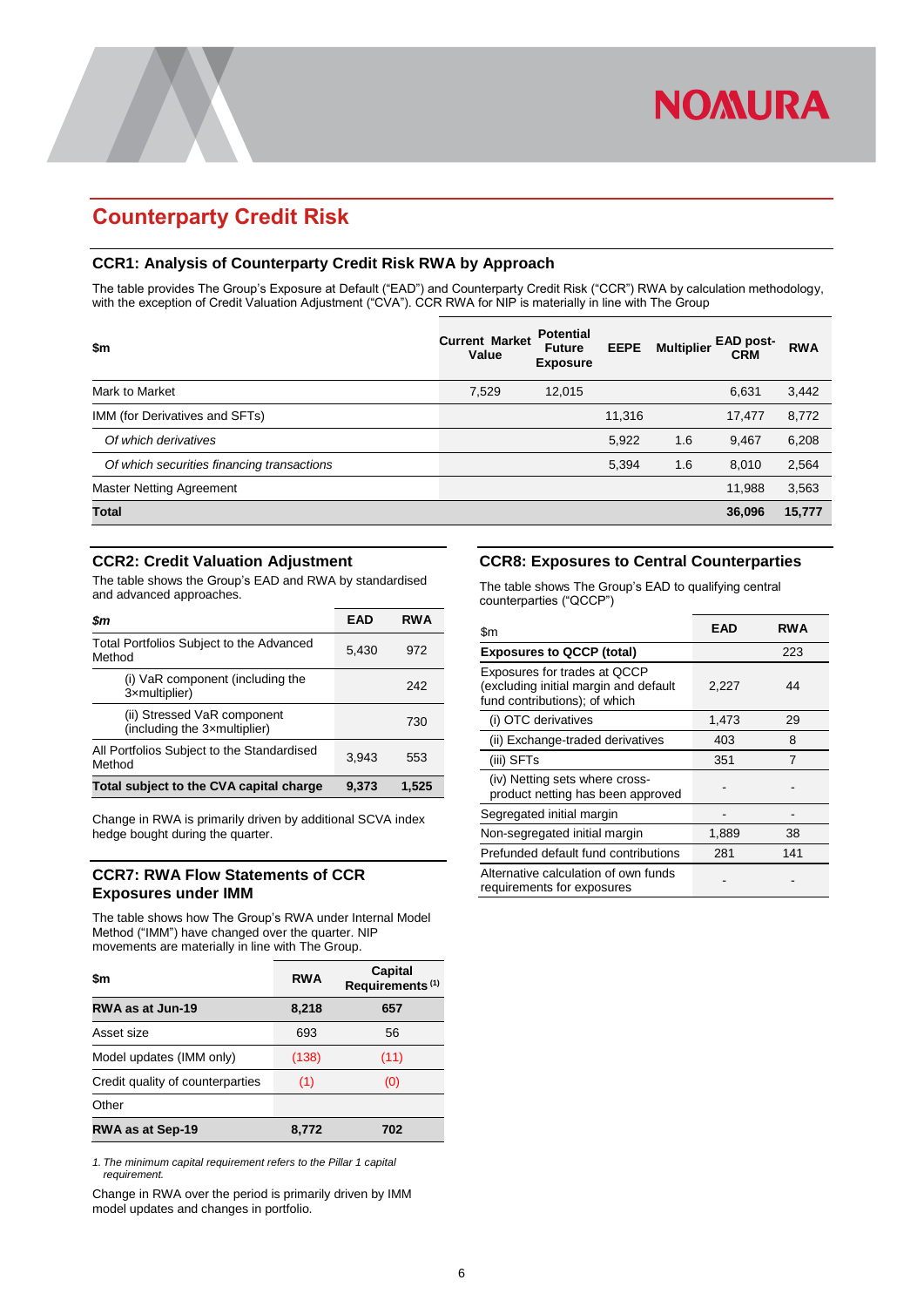## <span id="page-8-0"></span>**Credit Risk**

### <span id="page-8-1"></span>**CR1-A: Credit Quality of Exposures by Exposure Class and Instruments**

The tables shows The Group's gross carrying value and net credit risk exposures, by counterparty type and instrument. Net values represent exposures before Credit Risk Mitigation ("CRM") and Credit Conversion Factors ("CCF").

| <b>The Group</b>         |                                           |                              |                              |                                |                              |                                                              |  |  |
|--------------------------|-------------------------------------------|------------------------------|------------------------------|--------------------------------|------------------------------|--------------------------------------------------------------|--|--|
|                          |                                           | <b>Specific</b>              | General                      |                                | <b>Credit Risk</b>           | <b>Net Values</b>                                            |  |  |
| <b>Defaulted</b>         | Non-<br><b>Defaulted</b>                  |                              |                              | <b>Write-offs</b>              | the Period                   |                                                              |  |  |
| $\overline{\phantom{a}}$ | 3,944                                     | $\overline{\phantom{a}}$     |                              |                                |                              | 3,944                                                        |  |  |
|                          | 6,330                                     |                              |                              |                                |                              | 6,330                                                        |  |  |
|                          | 2,173                                     |                              |                              |                                |                              | 2,173                                                        |  |  |
|                          | $\mathbf 0$                               |                              |                              |                                |                              | $\mathbf 0$                                                  |  |  |
|                          | 123                                       | $\qquad \qquad \blacksquare$ |                              |                                |                              | 123                                                          |  |  |
|                          | 148                                       |                              |                              |                                |                              | 148                                                          |  |  |
|                          | 18                                        |                              |                              |                                |                              | 18                                                           |  |  |
|                          | 181                                       |                              |                              |                                |                              | 181                                                          |  |  |
|                          | 12,917                                    | -                            | -                            |                                |                              | 12,917                                                       |  |  |
|                          | 12,917                                    | -                            | -                            |                                |                              | 12,917                                                       |  |  |
|                          | 874                                       |                              |                              |                                |                              | 874                                                          |  |  |
|                          | 1,266                                     |                              |                              |                                |                              | 1,266                                                        |  |  |
|                          | 4,837                                     | $\qquad \qquad \blacksquare$ | $\qquad \qquad \blacksquare$ |                                |                              | 4,837                                                        |  |  |
|                          | Regional governments or local authorities | of:                          | <b>Gross Carrying values</b> | <b>Credit Risk Credit Risk</b> | <b>Adjustment Adjustment</b> | <b>Accumulated</b><br><b>Adjustment</b><br><b>Charges of</b> |  |  |

|                                             | <b>NIP</b>                          |                          |                                       |                               |                              |                                         |               |  |  |
|---------------------------------------------|-------------------------------------|--------------------------|---------------------------------------|-------------------------------|------------------------------|-----------------------------------------|---------------|--|--|
|                                             | <b>Gross Carrying values</b><br>of: |                          | <b>Specific</b><br><b>Credit Risk</b> | General<br><b>Credit Risk</b> | <b>Accumulated</b>           | <b>Credit Risk</b><br><b>Adjustment</b> | <b>Net</b>    |  |  |
| \$m                                         | <b>Defaulted</b>                    | Non-<br><b>Defaulted</b> |                                       | Adjustment Adjustment         | <b>Write-offs</b>            | <b>Charges of</b><br>the Period         | <b>Values</b> |  |  |
| <b>Central Governments or Central Banks</b> |                                     | 2,274                    |                                       |                               |                              |                                         | 2,274         |  |  |
| Corporates                                  |                                     | 4,386                    |                                       |                               |                              |                                         | 4,386         |  |  |
| Institutions                                |                                     | 1,066                    |                                       | ۰                             | $\overline{\phantom{a}}$     |                                         | 1,066         |  |  |
| <b>Multilateral Development Banks</b>       |                                     | $\Omega$                 |                                       |                               |                              |                                         | $\Omega$      |  |  |
| Public sector entities                      |                                     | $\overline{2}$           |                                       |                               |                              |                                         | 2             |  |  |
| Regional governments or local authorities   |                                     | 0                        |                                       |                               |                              |                                         | 0             |  |  |
| <b>Equity Exposures</b>                     |                                     | 31                       |                                       |                               |                              |                                         | 31            |  |  |
| Other items                                 |                                     | 126                      |                                       | ۰                             | ٠                            |                                         | 126           |  |  |
| <b>Total SA approach</b>                    |                                     | 7,885                    | $\overline{\phantom{0}}$              | -                             | $\qquad \qquad \blacksquare$ |                                         | 7,885         |  |  |
| <b>Total</b>                                |                                     | 7,885                    |                                       |                               | -                            |                                         | 7,885         |  |  |
| of which: Loans                             |                                     | 867                      |                                       |                               |                              |                                         | 867           |  |  |
| of which: Debt Securities                   |                                     | 47                       |                                       |                               |                              |                                         | 47            |  |  |
| of which: Off-balance sheet exposures       |                                     | 3,129                    |                                       | ۰                             | ٠                            |                                         | 3,129         |  |  |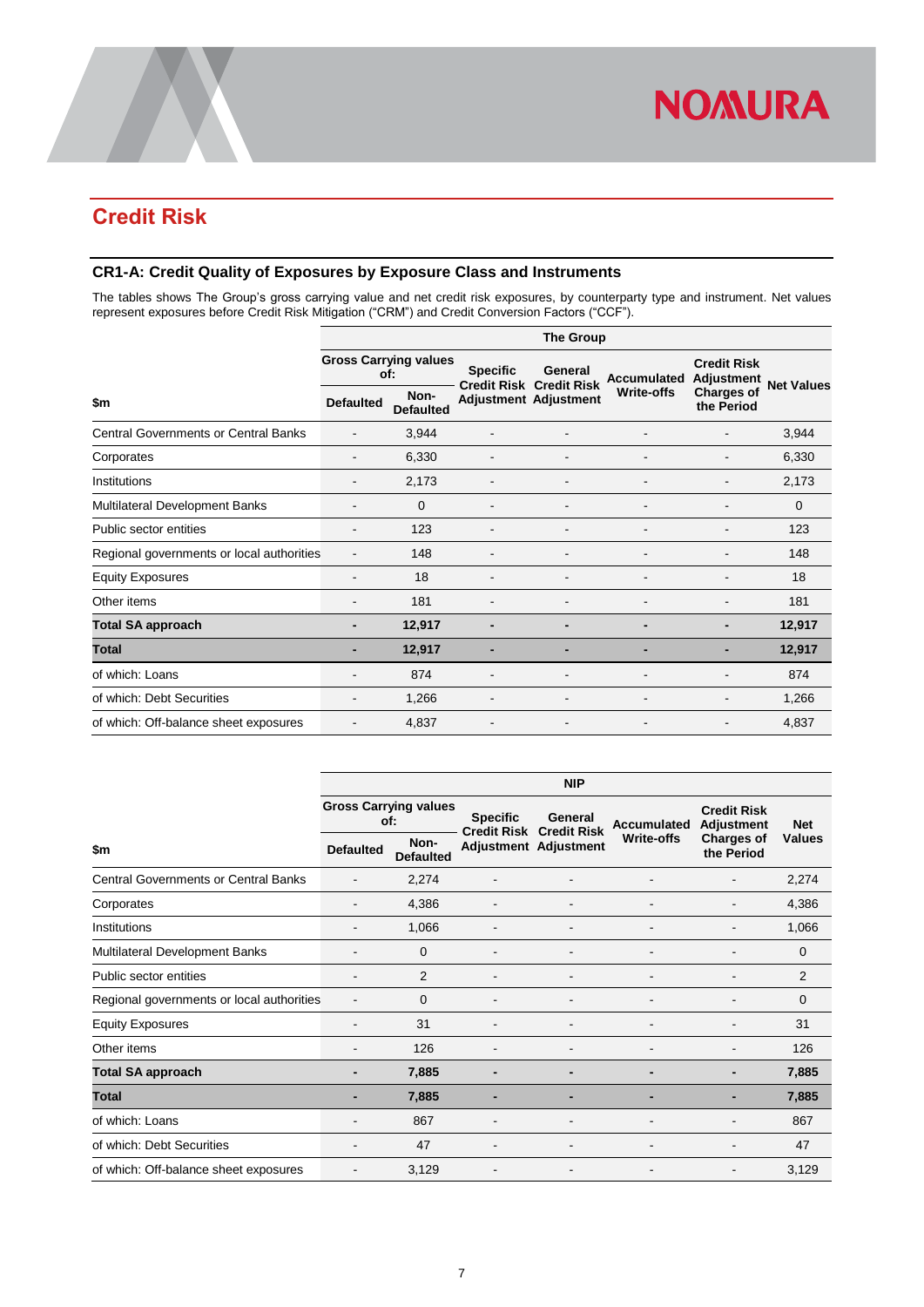

### <span id="page-9-0"></span>**CR1-B: Credit Quality of Exposures by Industry and Counterparty Type**

The tables show the gross carrying value and net credit risk exposure by industry of The Group and NIP. Net values represent exposures before CRM and CCF.

|                                                                         | <b>The Group</b> |                                     |                 |                                           |                    |                                         |                   |  |  |  |
|-------------------------------------------------------------------------|------------------|-------------------------------------|-----------------|-------------------------------------------|--------------------|-----------------------------------------|-------------------|--|--|--|
|                                                                         |                  | <b>Gross Carrying values</b><br>of: | <b>Specific</b> | General<br><b>Credit Risk Credit Risk</b> | <b>Accumulated</b> | <b>Credit Risk</b><br><b>Adjustment</b> | <b>Net Values</b> |  |  |  |
| \$m                                                                     | <b>Defaulted</b> | Non-<br><b>Defaulted</b>            |                 | Adjustment Adjustment                     | Write-offs         | <b>Charges of</b><br>the Period         |                   |  |  |  |
| <b>Financial and Insurance Activities</b>                               |                  | 7,672                               | $\blacksquare$  | $\overline{\phantom{a}}$                  | ٠                  | -                                       | 7,672             |  |  |  |
| Manufacturing                                                           | $\blacksquare$   | 1,103                               | $\blacksquare$  | $\blacksquare$                            | $\blacksquare$     | $\blacksquare$                          | 1,103             |  |  |  |
| Public Administration and Defence,<br><b>Compulsory Social Security</b> |                  | 1,038                               |                 |                                           |                    | -                                       | 1,038             |  |  |  |
| Accommodation and Food Service<br>Activities                            |                  | 838                                 |                 |                                           |                    |                                         | 838               |  |  |  |
| Information and Communication                                           |                  | 696                                 |                 |                                           |                    |                                         | 696               |  |  |  |
| <b>Others</b>                                                           |                  | 1,570                               |                 |                                           |                    |                                         | 1,570             |  |  |  |
| Total                                                                   |                  | 12,917                              |                 |                                           |                    |                                         | 12,917            |  |  |  |

|                                                             | <b>NIP</b>                          |                          |                                                   |                          |                    |                                         |                   |  |  |  |
|-------------------------------------------------------------|-------------------------------------|--------------------------|---------------------------------------------------|--------------------------|--------------------|-----------------------------------------|-------------------|--|--|--|
|                                                             | <b>Gross Carrying values</b><br>of: |                          | <b>Specific</b><br><b>Credit Risk Credit Risk</b> | General                  | <b>Accumulated</b> | <b>Credit Risk</b><br><b>Adjustment</b> | <b>Net Values</b> |  |  |  |
| \$m                                                         | <b>Defaulted</b>                    | Non-<br><b>Defaulted</b> | Adjustment Adjustment                             |                          | <b>Write-offs</b>  | <b>Charges of</b><br>the Period         |                   |  |  |  |
| <b>Financial and Insurance Activities</b>                   | ٠                                   | 4,990                    | $\overline{\phantom{a}}$                          | $\overline{\phantom{a}}$ | $\blacksquare$     |                                         | 4,990             |  |  |  |
| Accommodation and Food Service<br>Activities                |                                     | 838                      |                                                   |                          |                    |                                         | 838               |  |  |  |
| Manufacturing                                               | ۰                                   | 731                      | $\overline{\phantom{0}}$                          | $\overline{\phantom{a}}$ |                    | -                                       | 731               |  |  |  |
| Professional, Scientific and Technical<br><b>Activities</b> |                                     | 419                      | $\overline{\phantom{a}}$                          | $\blacksquare$           |                    |                                         | 419               |  |  |  |
| Information and Communication                               |                                     | 160                      | -                                                 | $\overline{\phantom{a}}$ |                    | ۰                                       | 160               |  |  |  |
| Others                                                      | ۰                                   | 747                      | -                                                 | ۰                        |                    | ۰                                       | 747               |  |  |  |
| Total                                                       |                                     | 7,885                    |                                                   | $\overline{a}$           | $\blacksquare$     | -                                       | 7,885             |  |  |  |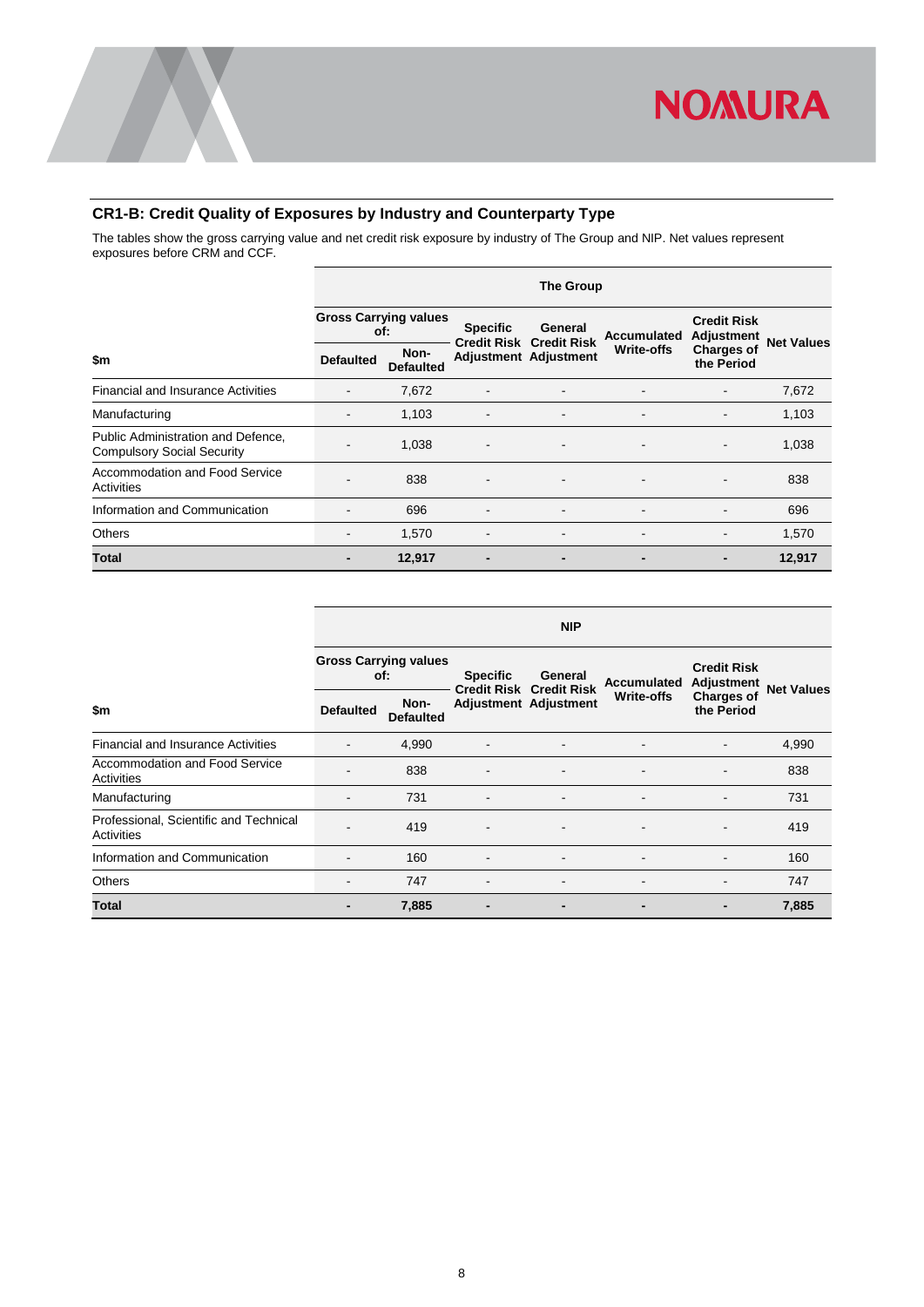

### <span id="page-10-0"></span>**CR1-C: Credit Quality of Exposures by Region and Country**

The tables show The Group's and NIP's gross carrying value and net credit risk exposure by region and country. Net values represent exposures before CRM and CCF.

|                               |                              | <b>The Group</b>                    |                          |                                                                                    |                          |                                         |                   |  |  |  |  |  |
|-------------------------------|------------------------------|-------------------------------------|--------------------------|------------------------------------------------------------------------------------|--------------------------|-----------------------------------------|-------------------|--|--|--|--|--|
|                               |                              | <b>Gross Carrying values</b><br>of: |                          | <b>Specific Credit General Credit</b><br>Accumulated<br><b>Risk</b><br><b>Risk</b> |                          | <b>Credit Risk</b><br><b>Adjustment</b> | <b>Net Values</b> |  |  |  |  |  |
| \$m                           | <b>Defaulted</b>             | Non-<br><b>Defaulted</b>            | <b>Adjustment</b>        | <b>Adjustment</b>                                                                  | <b>Write-offs</b>        | Charges of the<br>Period                |                   |  |  |  |  |  |
| <b>EMEA</b>                   | $\qquad \qquad \blacksquare$ | 9,599                               | $\overline{\phantom{0}}$ | $\overline{\phantom{0}}$                                                           | $\overline{\phantom{a}}$ | $\blacksquare$                          | 9,599             |  |  |  |  |  |
| United Kingdom                | $\overline{\phantom{a}}$     | 5,213                               | ä,                       | $\overline{a}$                                                                     | $\overline{a}$           | $\overline{a}$                          | 5,213             |  |  |  |  |  |
| France                        | $\blacksquare$               | 1,422                               | ÷                        | Ē.                                                                                 |                          |                                         | 1,422             |  |  |  |  |  |
| Luxembourg                    | $\blacksquare$               | 1,212                               | $\overline{a}$           | ä,                                                                                 |                          |                                         | 1,212             |  |  |  |  |  |
| Netherlands                   | $\overline{\phantom{a}}$     | 286                                 | $\overline{a}$           | L,                                                                                 | $\overline{a}$           | $\blacksquare$                          | 286               |  |  |  |  |  |
| Switzerland                   | $\blacksquare$               | 270                                 | $\overline{a}$           | ä,                                                                                 | $\overline{a}$           | $\overline{\phantom{a}}$                | 270               |  |  |  |  |  |
| Spain                         | $\overline{a}$               | 207                                 | $\overline{a}$           | ÷,                                                                                 | $\overline{a}$           | $\overline{a}$                          | 207               |  |  |  |  |  |
| Jersey                        | $\overline{a}$               | 187                                 | L.                       | L,                                                                                 | $\overline{a}$           | $\overline{a}$                          | 187               |  |  |  |  |  |
| Belgium                       | $\overline{a}$               | 166                                 | ٠                        | $\overline{a}$                                                                     | $\blacksquare$           | $\blacksquare$                          | 166               |  |  |  |  |  |
| Germany                       | $\blacksquare$               | 163                                 | Ĭ.                       | Ē,                                                                                 | $\overline{a}$           |                                         | 163               |  |  |  |  |  |
| <b>Other Countries</b>        | $\overline{\phantom{a}}$     | 473                                 | $\overline{a}$           | $\overline{\phantom{a}}$                                                           | $\overline{a}$           | $\blacksquare$                          | 473               |  |  |  |  |  |
| <b>Americas</b>               | $\blacksquare$               | 1,330                               |                          | $\overline{\phantom{0}}$                                                           | $\blacksquare$           | $\overline{\phantom{0}}$                | 1,330             |  |  |  |  |  |
| <b>United States</b>          | $\overline{a}$               | 1,240                               | $\overline{a}$           | Ē,                                                                                 | $\overline{a}$           | $\overline{\phantom{a}}$                | 1,240             |  |  |  |  |  |
| Canada                        | $\overline{\phantom{a}}$     | 30                                  | $\overline{a}$           | $\overline{\phantom{a}}$                                                           | $\overline{a}$           | $\overline{a}$                          | 30                |  |  |  |  |  |
| <b>British Virgin Islands</b> | $\overline{a}$               | 28                                  | ٠                        | $\overline{a}$                                                                     | $\overline{\phantom{a}}$ | $\blacksquare$                          | 28                |  |  |  |  |  |
| Venezuela                     | $\overline{\phantom{a}}$     | 20                                  | $\overline{a}$           | $\overline{\phantom{a}}$                                                           | $\overline{a}$           | $\blacksquare$                          | 20                |  |  |  |  |  |
| <b>Other Countries</b>        | $\overline{a}$               | 12                                  | $\overline{a}$           | Ē,                                                                                 | $\overline{\phantom{a}}$ | $\overline{\phantom{a}}$                | 12                |  |  |  |  |  |
| Asia                          | $\overline{\phantom{a}}$     | 1,988                               |                          | -                                                                                  | $\overline{\phantom{a}}$ | $\blacksquare$                          | 1,988             |  |  |  |  |  |
| Japan                         | $\blacksquare$               | 1,715                               | $\blacksquare$           | $\overline{a}$                                                                     | $\blacksquare$           | $\blacksquare$                          | 1,715             |  |  |  |  |  |
| China                         | $\blacksquare$               | 189                                 | ٠                        | ä,                                                                                 | $\overline{\phantom{a}}$ | $\blacksquare$                          | 189               |  |  |  |  |  |
| Australia                     | $\overline{a}$               | 52                                  | $\overline{a}$           | Ē,                                                                                 | $\overline{a}$           | $\blacksquare$                          | 52                |  |  |  |  |  |
| Hong Kong                     | $\overline{\phantom{a}}$     | 21                                  | $\overline{a}$           | Ē,                                                                                 | $\blacksquare$           | $\overline{\phantom{a}}$                | 21                |  |  |  |  |  |
| <b>Other Countries</b>        | $\blacksquare$               | 11                                  | $\overline{a}$           | $\overline{a}$                                                                     | $\overline{a}$           | $\overline{\phantom{a}}$                | 11                |  |  |  |  |  |
| <b>Total</b>                  |                              | 12,917                              | -                        | ٠                                                                                  | $\blacksquare$           |                                         | 12,917            |  |  |  |  |  |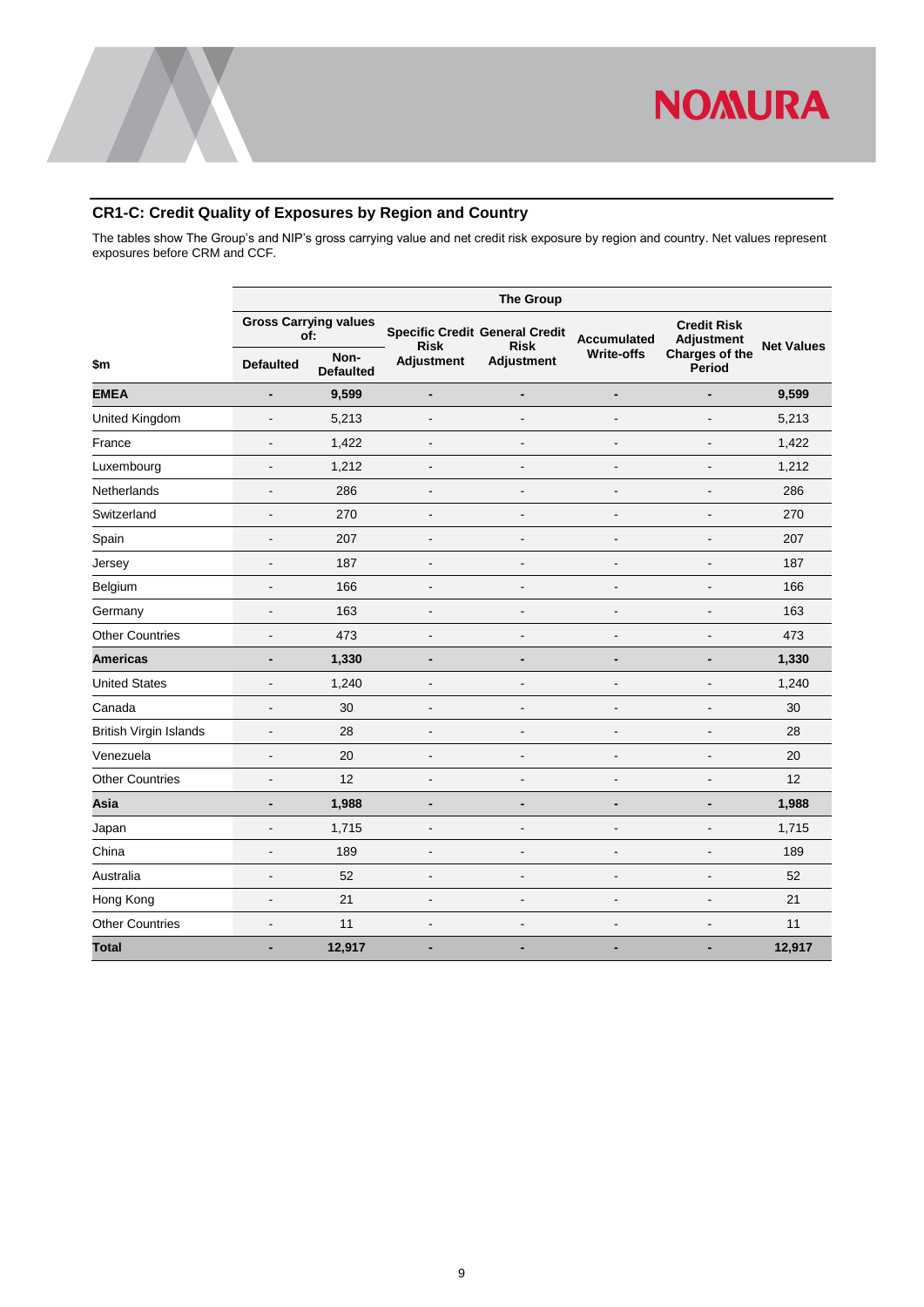|                               | <b>NIP</b>                          |                          |                                                                     |                          |                          |                                  |                   |  |  |  |  |
|-------------------------------|-------------------------------------|--------------------------|---------------------------------------------------------------------|--------------------------|--------------------------|----------------------------------|-------------------|--|--|--|--|
|                               | <b>Gross Carrying values</b><br>of: |                          | <b>Specific Credit General Credit</b><br><b>Risk</b><br><b>Risk</b> |                          | <b>Accumulated</b>       | <b>Credit Risk</b><br>Adjustment | <b>Net Values</b> |  |  |  |  |
| \$m\$                         | <b>Defaulted</b>                    | Non-<br><b>Defaulted</b> | <b>Adjustment</b>                                                   | Adjustment               | <b>Write-offs</b>        | Charges of the<br><b>Period</b>  |                   |  |  |  |  |
| <b>EMEA</b>                   | $\overline{\phantom{0}}$            | 6,640                    | $\qquad \qquad \blacksquare$                                        | $\overline{a}$           | $\overline{a}$           | $\blacksquare$                   | 6,640             |  |  |  |  |
| United Kingdom                | $\frac{1}{2}$                       | 5,037                    | $\overline{\phantom{a}}$                                            | $\overline{a}$           | $\overline{a}$           | $\overline{a}$                   | 5,037             |  |  |  |  |
| Luxembourg                    | $\qquad \qquad \blacksquare$        | 427                      | $\overline{\phantom{a}}$                                            | $\overline{a}$           | $\overline{\phantom{a}}$ | $\overline{a}$                   | 427               |  |  |  |  |
| Spain                         | ٠                                   | 197                      | $\blacksquare$                                                      | ٠                        | Ē,                       | $\overline{\phantom{a}}$         | 197               |  |  |  |  |
| Jersey                        | $\overline{a}$                      | 187                      | $\overline{a}$                                                      | $\overline{a}$           | $\overline{a}$           | $\blacksquare$                   | 187               |  |  |  |  |
| Netherlands                   | $\overline{\phantom{a}}$            | 176                      | $\overline{a}$                                                      | $\blacksquare$           | Ē,                       | $\overline{\phantom{a}}$         | 176               |  |  |  |  |
| France                        | L,                                  | 146                      |                                                                     | $\overline{\phantom{a}}$ | $\overline{a}$           | $\blacksquare$                   | 146               |  |  |  |  |
| Belgium                       | $\blacksquare$                      | 115                      | $\overline{\phantom{a}}$                                            | $\blacksquare$           | $\blacksquare$           | $\overline{\phantom{a}}$         | 115               |  |  |  |  |
| <b>Mauritius</b>              | $\qquad \qquad \blacksquare$        | 63                       | $\overline{a}$                                                      | $\overline{\phantom{a}}$ | $\overline{a}$           | $\overline{\phantom{a}}$         | 63                |  |  |  |  |
| Italy                         | ä,                                  | 47                       | $\blacksquare$                                                      | ä,                       | $\overline{\phantom{a}}$ | ÷.                               | 47                |  |  |  |  |
| <b>Other Countries</b>        | $\blacksquare$                      | 245                      | $\blacksquare$                                                      | $\overline{a}$           | $\overline{\phantom{a}}$ | $\blacksquare$                   | 245               |  |  |  |  |
| <b>Americas</b>               | -                                   | 767                      | $\overline{\phantom{0}}$                                            | -                        | $\blacksquare$           | $\blacksquare$                   | 767               |  |  |  |  |
| <b>United States</b>          | $\blacksquare$                      | 681                      | $\overline{a}$                                                      | $\blacksquare$           | $\overline{a}$           | $\blacksquare$                   | 681               |  |  |  |  |
| Canada                        | $\qquad \qquad \blacksquare$        | 30                       | $\blacksquare$                                                      | $\overline{a}$           | $\overline{\phantom{a}}$ | $\blacksquare$                   | 30                |  |  |  |  |
| <b>British Virgin Islands</b> | $\overline{\phantom{a}}$            | 28                       | $\overline{\phantom{a}}$                                            | $\overline{\phantom{a}}$ | $\overline{\phantom{a}}$ | $\blacksquare$                   | 28                |  |  |  |  |
| Venezuela                     | $\overline{\phantom{a}}$            | 20                       | $\blacksquare$                                                      | $\overline{\phantom{a}}$ | $\overline{\phantom{a}}$ | $\overline{\phantom{a}}$         | 20                |  |  |  |  |
| <b>Other Countries</b>        | $\blacksquare$                      | 8                        | $\overline{\phantom{a}}$                                            | $\overline{a}$           | $\overline{a}$           | $\blacksquare$                   | 8                 |  |  |  |  |
| Asia                          | -                                   | 478                      | $\overline{\phantom{0}}$                                            | $\blacksquare$           | $\overline{\phantom{0}}$ | $\overline{\phantom{a}}$         | 478               |  |  |  |  |
| Japan                         | ä,                                  | 377                      | $\overline{\phantom{a}}$                                            | ä,                       | $\overline{a}$           | $\blacksquare$                   | 377               |  |  |  |  |
| Australia                     | $\overline{\phantom{a}}$            | 50                       | $\blacksquare$                                                      | $\blacksquare$           | Ē,                       | $\blacksquare$                   | 50                |  |  |  |  |
| Hong Kong                     | $\overline{a}$                      | 21                       | $\overline{\phantom{a}}$                                            | $\overline{a}$           | $\overline{\phantom{a}}$ | $\blacksquare$                   | 21                |  |  |  |  |
| China                         | $\qquad \qquad \blacksquare$        | 19                       | $\blacksquare$                                                      | $\overline{\phantom{a}}$ | $\overline{\phantom{m}}$ | $\overline{\phantom{a}}$         | 19                |  |  |  |  |
| <b>Other Countries</b>        | $\overline{\phantom{a}}$            | 11                       | $\blacksquare$                                                      | $\overline{\phantom{a}}$ | Ē,                       |                                  | 11                |  |  |  |  |
| <b>Total</b>                  | $\blacksquare$                      | 7,885                    | -                                                                   | ۰                        | ۰                        | $\blacksquare$                   | 7,885             |  |  |  |  |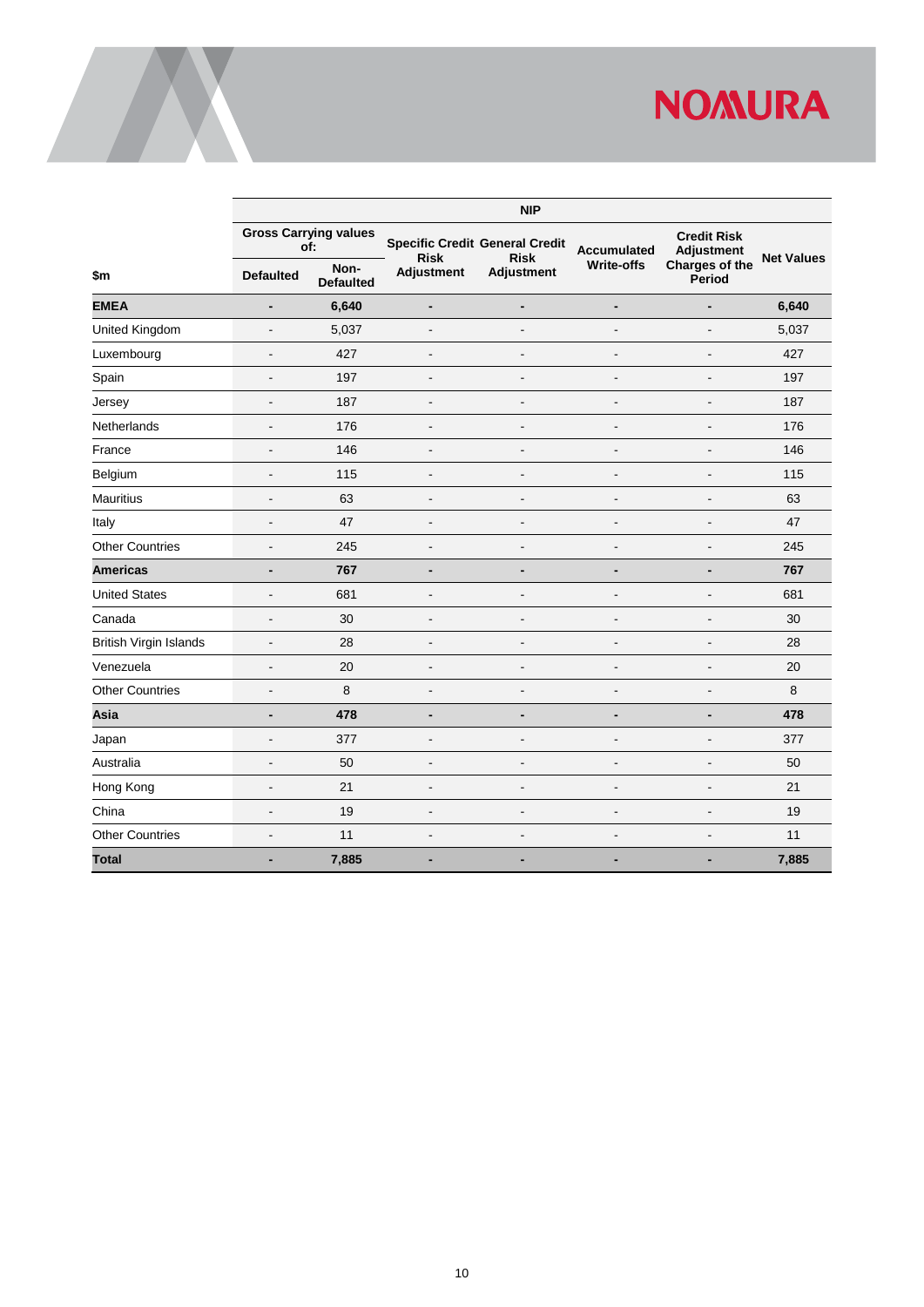### <span id="page-12-0"></span>**CR1-D: Ageing of Past Due Exposures by Maturity**

The table below provides a breakdown of accounting on balance sheet exposures past due.

|                        | <b>The Group</b>      |  |          |                                                                                                          |   |          |  |  |
|------------------------|-----------------------|--|----------|----------------------------------------------------------------------------------------------------------|---|----------|--|--|
|                        | Gross carrying amount |  |          |                                                                                                          |   |          |  |  |
| \$m                    | $\leq 30$ days        |  |          | $>$ 30 days $\le$ $>$ 60 days $\le$ $>$ 90 days $\le$ $>$ 180 days $\le$ 60 days 90 days 180 days 1 year |   | > 1 year |  |  |
| Loans                  | 23                    |  |          |                                                                                                          |   |          |  |  |
| Debt securities        |                       |  | $\Omega$ |                                                                                                          | 0 |          |  |  |
| <b>Total exposures</b> | 23                    |  |          |                                                                                                          |   |          |  |  |

|                        | <b>NIP</b>     |                                                                                                          |                       |  |   |          |  |  |
|------------------------|----------------|----------------------------------------------------------------------------------------------------------|-----------------------|--|---|----------|--|--|
|                        |                |                                                                                                          | Gross carrying amount |  |   |          |  |  |
| \$m                    | $\leq 30$ days | $>$ 30 days $\le$ $>$ 60 days $\le$ $>$ 90 days $\le$ $>$ 180 days $\le$ 60 days 90 days 180 days 1 year |                       |  |   | > 1 year |  |  |
| Loans                  | 27             |                                                                                                          |                       |  |   |          |  |  |
| Debt securities        |                | 0                                                                                                        | 0                     |  | 0 |          |  |  |
| <b>Total exposures</b> | 27             |                                                                                                          |                       |  |   |          |  |  |

### <span id="page-12-1"></span>**CR1-E: Non-Performing and Forborne Exposures**

The table below provides an overview of non-performing and forborne exposures.

|                                |       |                                                                     |                                                                                                                 | <b>The Group</b>                                                 |                          |                         |                         |
|--------------------------------|-------|---------------------------------------------------------------------|-----------------------------------------------------------------------------------------------------------------|------------------------------------------------------------------|--------------------------|-------------------------|-------------------------|
|                                |       | Gross carrying values of performing and<br>non-performing exposures | <b>Accumulated impairment</b><br>and provisions and<br>negative fair value<br>adjustments due to credit<br>risk | <b>Collaterals</b><br>and<br>financial<br>guarantees<br>received |                          |                         |                         |
|                                |       | Of which:                                                           |                                                                                                                 | Of which non-performing                                          | On                       | On non-                 | On non-                 |
| $\mathsf{Sm}$                  |       | performing but<br>past due > 30 days<br>and $\leq$ 90 days          |                                                                                                                 | Of which<br>defaulted                                            | performing<br>exposures  | performing<br>exposures | performing<br>exposures |
| <b>Debt securities</b>         | 1.266 |                                                                     |                                                                                                                 | ٠                                                                | $\overline{\phantom{0}}$ |                         |                         |
| Loans and advances             | 874   | 8                                                                   | $\blacksquare$                                                                                                  | $\blacksquare$                                                   | (2)                      | -                       |                         |
| Off-balance-sheet<br>exposures | 4,837 |                                                                     | $\blacksquare$                                                                                                  |                                                                  | (1)                      |                         |                         |
|                                |       |                                                                     |                                                                                                                 |                                                                  |                          |                         |                         |

|                                |       | <b>NIP</b>                                                          |                          |                                                                                                                 |                                                                  |                         |                         |  |  |  |  |  |
|--------------------------------|-------|---------------------------------------------------------------------|--------------------------|-----------------------------------------------------------------------------------------------------------------|------------------------------------------------------------------|-------------------------|-------------------------|--|--|--|--|--|
|                                |       | Gross carrying values of performing and<br>non-performing exposures |                          | <b>Accumulated impairment</b><br>and provisions and<br>negative fair value<br>adjustments due to credit<br>risk | <b>Collaterals</b><br>and<br>financial<br>quarantees<br>received |                         |                         |  |  |  |  |  |
|                                |       | Of which:<br>Of which non-performing                                |                          | On                                                                                                              | On non-                                                          | On non-                 |                         |  |  |  |  |  |
| $\mathsf{Sm}$                  |       | performing but<br>past due > 30 days<br>and $\leq$ 90 days          |                          | Of which<br>defaulted                                                                                           | performing<br>exposures                                          | performing<br>exposures | performing<br>exposures |  |  |  |  |  |
| <b>Debt securities</b>         | 47    |                                                                     |                          | ۰                                                                                                               | -                                                                |                         |                         |  |  |  |  |  |
| <b>Loans and advances</b>      | 867   | 8                                                                   | $\overline{\phantom{a}}$ |                                                                                                                 | (2)                                                              |                         |                         |  |  |  |  |  |
| Off-balance-sheet<br>exposures | 3.129 |                                                                     | $\overline{\phantom{a}}$ |                                                                                                                 | (1)                                                              |                         |                         |  |  |  |  |  |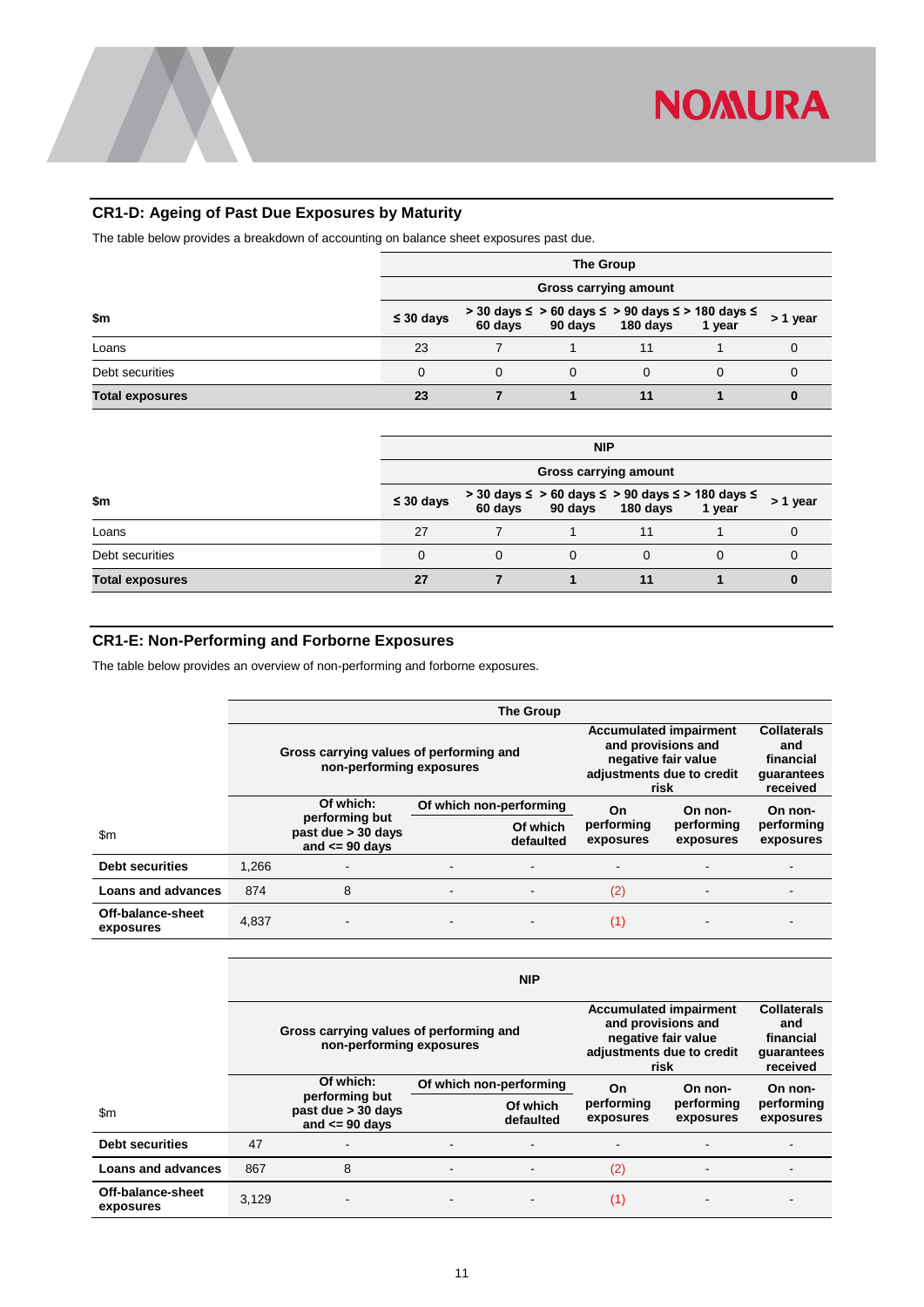## <span id="page-13-0"></span>**Market Risk**

### <span id="page-13-1"></span>**MR1: Market Risk under the Standardised Approach**

The table shows a breakdown of RWA and capital requirements for market risk calculated under the standardised approach.

|                                           |                                                      | <b>The Group</b>         | <b>NIP</b>     |                                        |  |
|-------------------------------------------|------------------------------------------------------|--------------------------|----------------|----------------------------------------|--|
| \$m                                       | Capital<br><b>RWA</b><br>Requirements <sup>(1)</sup> |                          | <b>RWA</b>     | Capital<br>Requirements <sup>(1)</sup> |  |
| <b>Outright products</b>                  |                                                      |                          |                |                                        |  |
| Interest rate risk (general and specific) | 1,078                                                | 86                       | 1,078          | 86                                     |  |
| Equity risk (general and specific)        | 114                                                  | 9                        | 114            | 9                                      |  |
| Foreign exchange risk                     | 590                                                  | 47                       | 587            | 47                                     |  |
| Commodity risk                            | $\blacksquare$                                       | $\blacksquare$           |                | $\overline{\phantom{a}}$               |  |
| <b>Options</b>                            |                                                      |                          |                |                                        |  |
| Simplified approach                       | $\blacksquare$                                       | $\overline{\phantom{a}}$ | $\blacksquare$ | $\blacksquare$                         |  |
| Delta-plus method                         | 0                                                    | $\mathbf 0$              | $\Omega$       | 0                                      |  |
| Scenario approach                         |                                                      |                          |                |                                        |  |
| Securitisation (specific risk)            |                                                      |                          |                | $\blacksquare$                         |  |
| <b>Total</b>                              | 1,782                                                | 142                      | 1,779          | 142                                    |  |

<span id="page-13-2"></span>*1. Pillar 1 capital requirement*

### **MR2-A: Market Risk under the Internal Model Approach**

The table shows a breakdown of RWA and capital requirements for under the Internal Model Approach ("IMA").

|                                           |             | <b>The Group</b>                              | <b>NIP</b>  |                                        |  |
|-------------------------------------------|-------------|-----------------------------------------------|-------------|----------------------------------------|--|
| $\mathsf{Sm}$                             | <b>RWA</b>  | <b>Capital</b><br>Requirements <sup>(2)</sup> | <b>RWA</b>  | Capital<br>Requirements <sup>(2)</sup> |  |
| VaR (10 day 99%)                          |             |                                               |             |                                        |  |
| Period end                                | 599         | 48                                            | 599         | 48                                     |  |
| 60 Day Average Multiplied by 4            | 1,410       | 113                                           | 1,410       | 113                                    |  |
| Higher value <sup>1</sup>                 | 1,410       | 113                                           | 1,410       | 113                                    |  |
| Stressed VaR (10 day 99%)                 |             |                                               |             |                                        |  |
| Period end                                | 483         | 39                                            | 483         | 39                                     |  |
| 60 Day Average Multiplied by 4            | 2,346       | 188                                           | 2,346       | 188                                    |  |
| Higher value <sup>1</sup>                 | 2,346       | 188                                           | 2,346       | 188                                    |  |
| Incremental Risk Charge (99.9%)           |             |                                               |             |                                        |  |
| Period end                                | 375         | 30                                            | 375         | 30                                     |  |
| 60 Day Average                            | 421         | 34                                            | 421         | 34                                     |  |
| Higher value <sup>1</sup>                 | 421         | 34                                            | 421         | 34                                     |  |
| Comprehensive Risk capital charge (99.9%) |             |                                               |             |                                        |  |
| Period end                                | $\mathbf 0$ | $\mathbf 0$                                   | $\mathbf 0$ | $\mathbf 0$                            |  |
| 60 Day Average                            | $\mathbf 0$ | $\mathbf 0$                                   | 0           | 0                                      |  |
| Higher value <sup>1</sup>                 | $\bf{0}$    | $\bf{0}$                                      | $\bf{0}$    | $\bf{0}$                               |  |
| <b>Risk Not In VaR</b>                    | 200         | 16                                            | 200         | 16                                     |  |
| <b>Stressed Risk Not In VaR</b>           | 4,119       | 329                                           | 4,119       | 329                                    |  |
| <b>Total</b>                              | 8,496       | 680                                           | 8,496       | 680                                    |  |

*1. The Group Capital Requirement is calculated by aggregating the requirements for the individual entities*

*2. Pillar 1 capital requirement*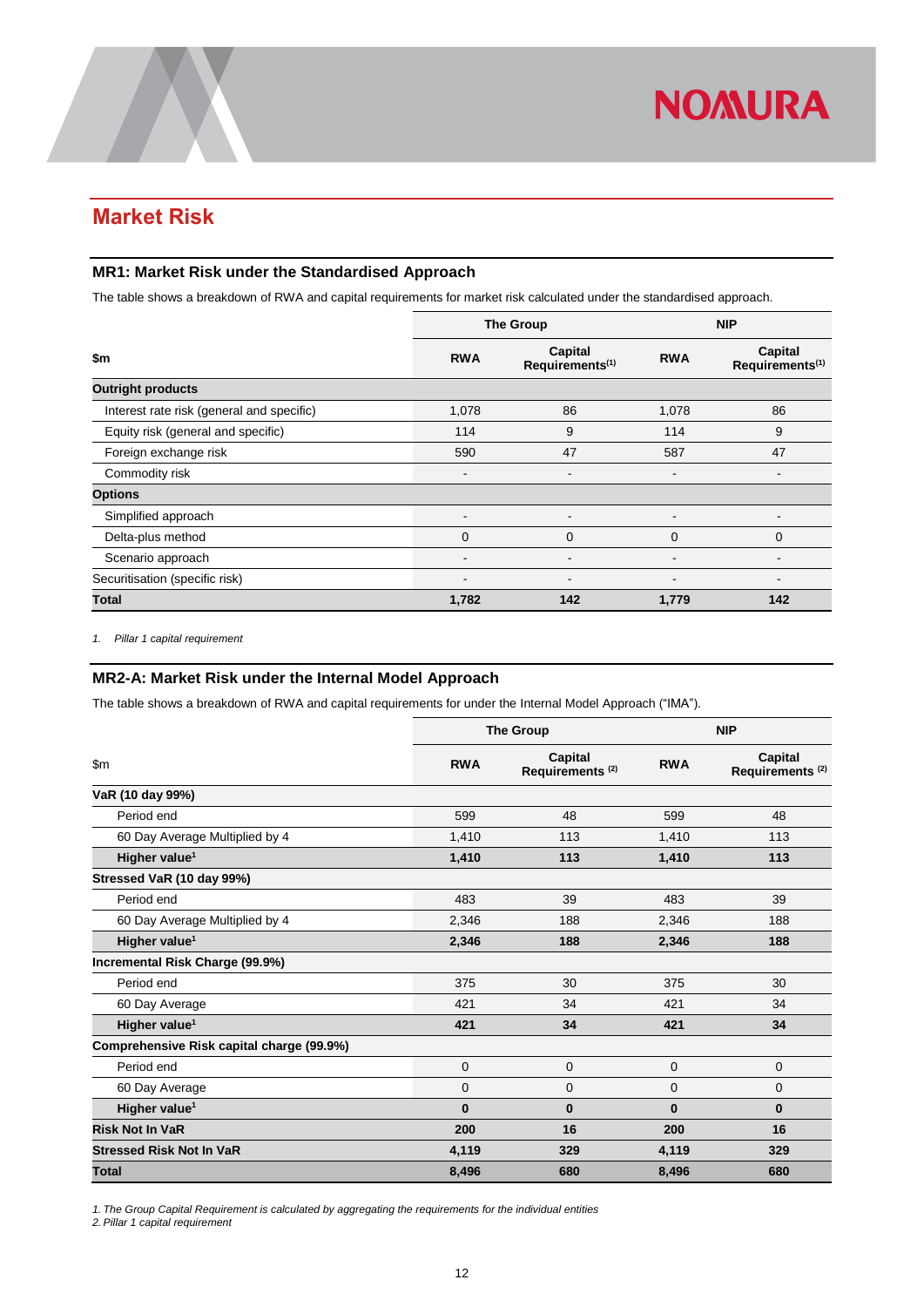

### <span id="page-14-0"></span>**MR2-B: Model RWA Flow Statements**

The table shows a breakdown of the changes in IMA market risk RWA between June 2019 and September 2019. NIP movements are materially in line with The Group.

|                          | <b>The Group</b> |             |            |                               |       |                            |                                        |
|--------------------------|------------------|-------------|------------|-------------------------------|-------|----------------------------|----------------------------------------|
| \$m                      | VaR              | <b>SVaR</b> | <b>IRC</b> | Comprehensive<br>risk measure | Other | <b>Total</b><br><b>RWA</b> | Capital<br>Requirements <sup>(1)</sup> |
| <b>RWAs at June-19</b>   | 1,027            | 2,048       | 495        |                               | 2,716 | 6,286                      | 503                                    |
| Movement in risk levels  | 137              | 4           | (74)       |                               | 1,063 | 1,130                      | 91                                     |
| Model updates/changes    | 246              | 294         |            | -                             | 540   | 1,080                      | 86                                     |
| <b>Multiplier Update</b> | 176              | 294         |            | ۰                             | 540   | 1.010                      | 81                                     |
| VaR Window Change        | 70               | ۰           | ۰          | ۰                             |       | 70                         | 5                                      |
| <b>RWAs at Sep-19</b>    | 1,410            | 2,346       | 421        |                               | 4.319 | 8.496                      | 680                                    |

*1. The minimum capital requirement refers to the Pillar 1 capital requirement.*

### **Other**

The increase in "Other", which consists of Risks Not In VaR ("RNIV"), was driven by:

i) \$43m impact of multiplier update from 3.5 to 4; and

ii) \$85m from risk level changes - \$68m increase in Counter cyclical buffer (absolute versus relative Credit Spread shocks) and \$17m increase in Capital buffer (optimal versus NHI SVaR window)

### <span id="page-14-1"></span>**MR3: Review of Market Risk Regulatory Measures**

The Table below summarises the modelled market risk for the six month period between April 2019 and September 2019.

| \$m                                       | <b>The Group</b>         | <b>NIP</b>               |
|-------------------------------------------|--------------------------|--------------------------|
| VaR (10 day 99%)                          |                          |                          |
| Maximum value                             | 52                       | 52                       |
| Average value                             | 26                       | 26                       |
| Minimum value                             | 21                       | 21                       |
| Period end                                | 48                       | 48                       |
| SVaR (10 day 99%)                         |                          |                          |
| Maximum value                             | 60                       | 60                       |
| Average value                             | 47                       | 47                       |
| Minimum value                             | 37                       | 37                       |
| Period end                                | 39                       | 39                       |
| IRC (99.9%)                               |                          |                          |
| Maximum value                             | 42                       | 42                       |
| Average value                             | 30                       | 30                       |
| Minimum value                             | 22                       | 22                       |
| Period end                                | 30                       | 30                       |
| Comprehensive Risk capital charge (99.9%) |                          |                          |
| Maximum value                             | ٠                        | $\blacksquare$           |
| Average value                             | ٠                        |                          |
| Minimum value                             | $\overline{\phantom{a}}$ | $\overline{\phantom{0}}$ |
| Period end                                | ٠                        |                          |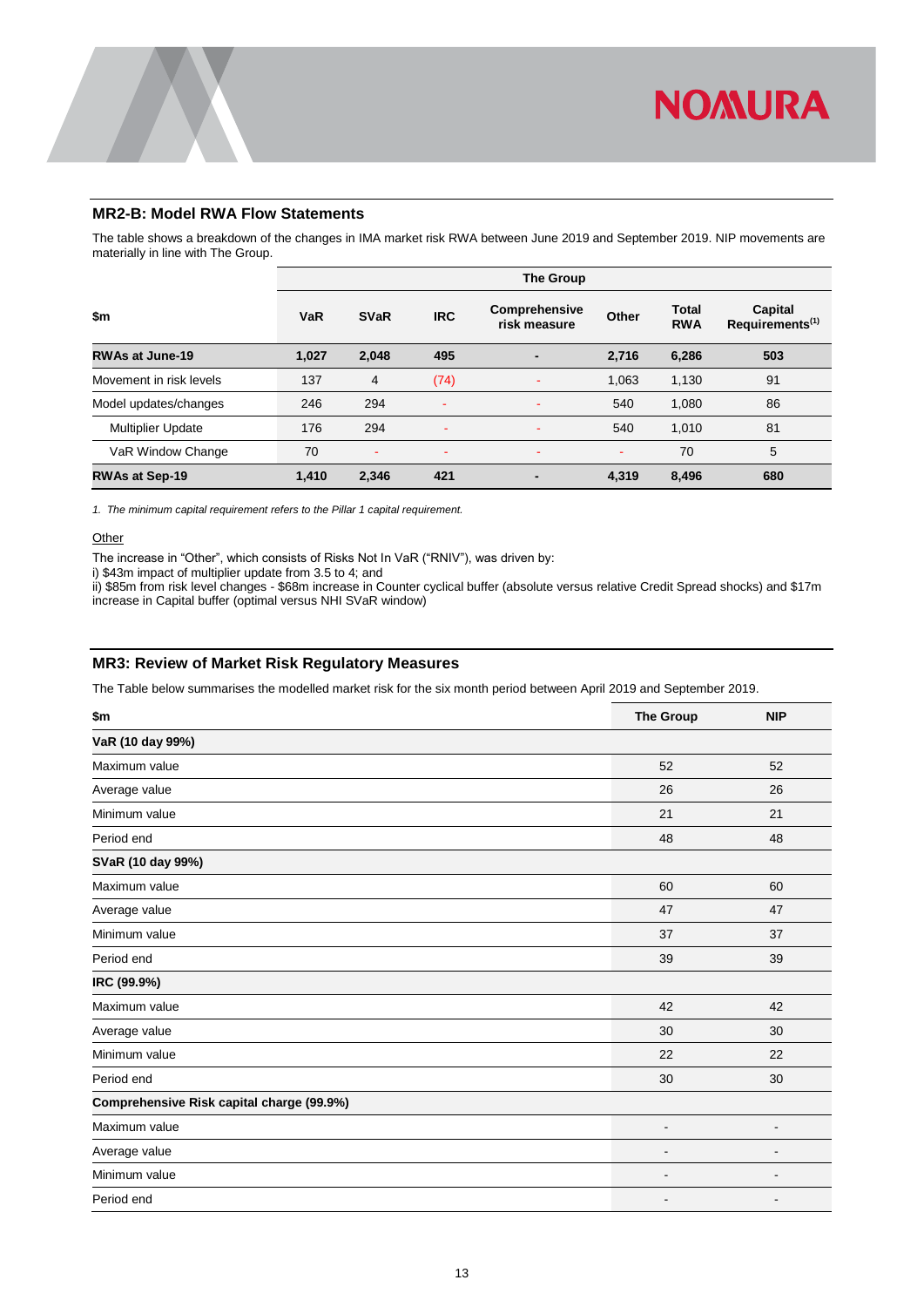

### **MR4: Comparison of VaR Estimates with Hypothetical Gains / Losses for NIP**

The chart below provides a comparison of VaR to the hypothetical profit and loss on a daily basis over the twelve months ended September 30, 2019 for NIP's PRA approved internal model approach*.* 1-day trading losses exceeded the 99% VaR estimate on eleven occasions for NIP's hypothetical P&L for the twelve months ended 30<sup>th</sup> September 2019.

<span id="page-15-0"></span>

Hypothetical P&L -1-day 99% VaR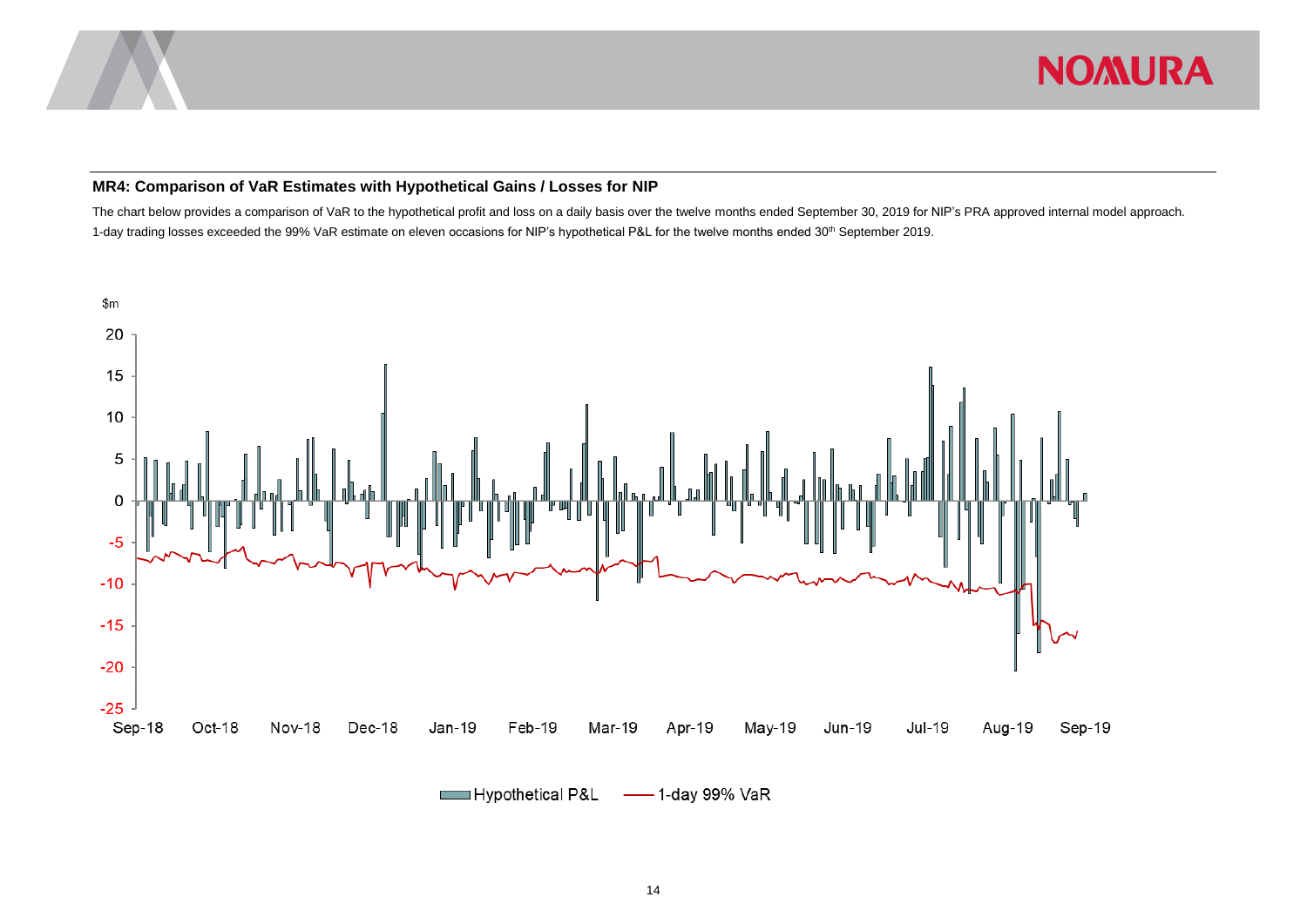

### **MR4: Comparison of VaR Estimates with Actual Gains / Losses for NIP**

The chart below provides a comparison of VaR to the actual profit and loss on a daily basis over the fiscal year ended March 30, 2018 for NIP's PRA approved internal model approach. 1-day trading losses exceeded the 99% VaR estimate on ten occasions for NIP's actual P&L for the twelve months ended 30<sup>th</sup> September 2019.

<span id="page-16-0"></span>

Actual P&L -1-day 99% VaR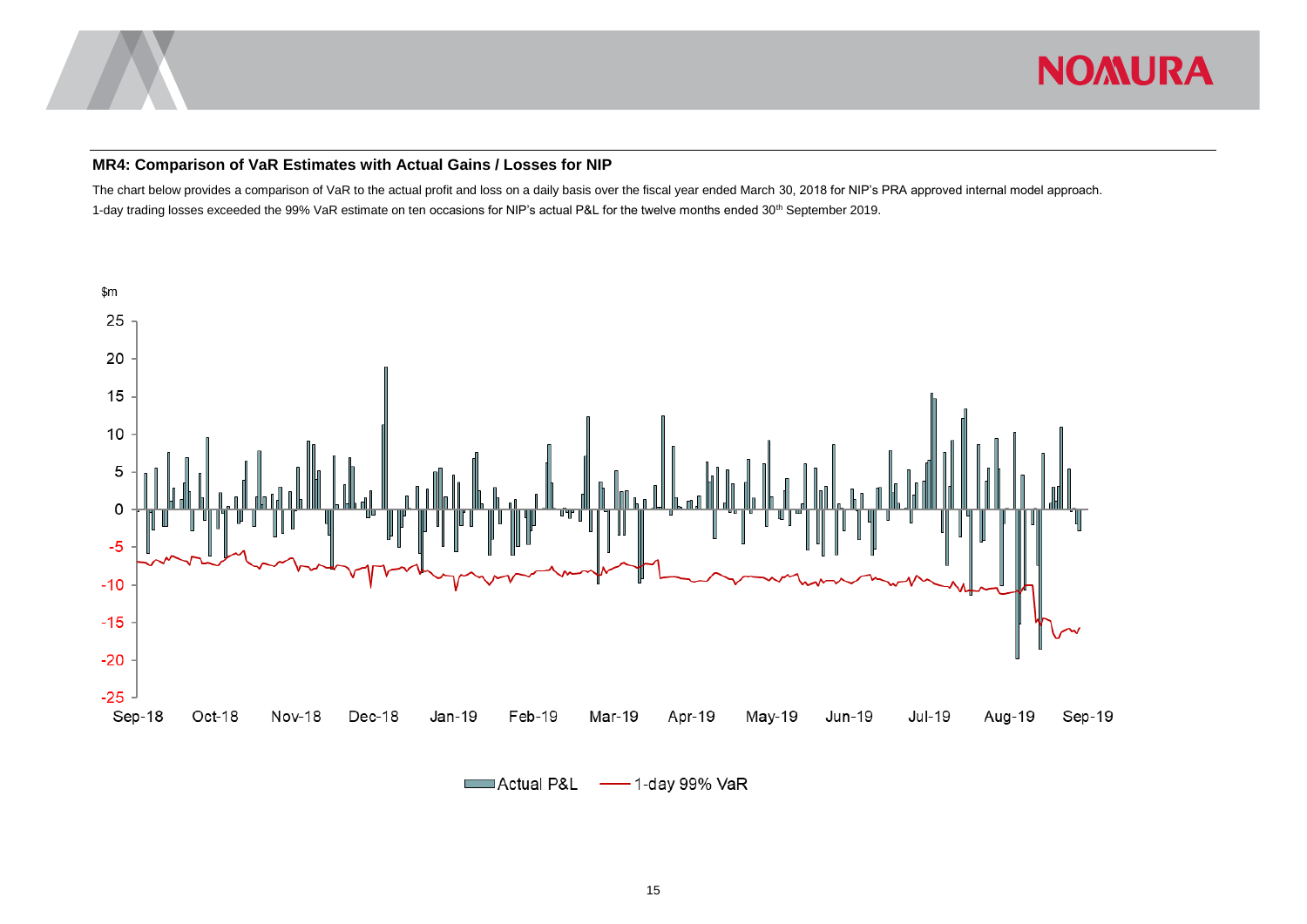

### <span id="page-17-0"></span>**Leverage**

Leverage disclosures have been prepared in accordance with the requirements of the EU Capital Requirements Regulation (CRR) as amended by Delegated Regulation (EU) 2015/62.

#### **Calculation Overview**

The leverage ratio is calculated by dividing a capital measure by an exposure measure and typically reported as a percentage amount. The capital measure is calculated as Tier 1 Capital as

determined for the purposes of risk-based capital framework. The exposure measure includes assets as reported on the balance sheet under UK GAAP.

### **Leverage Exposure Management**

Management of exposure to leverage forms a key part of the Group's overall strategy and business plan.

### <span id="page-17-1"></span>**LRSum: Leverage Reconciliation of Account Assets and Leverage Ratio Exposure** *CRR Article 451*

| \$m                                                                                                                                                                                                                                                   | The Group | <b>NIP</b> |
|-------------------------------------------------------------------------------------------------------------------------------------------------------------------------------------------------------------------------------------------------------|-----------|------------|
| Total assets as per financial statements                                                                                                                                                                                                              | 8,542     | 281,589    |
| Adjustment for entities which are consolidated for accounting purposes but are outside the scope of<br>regulatory consolidation (1)                                                                                                                   | 276,876   |            |
| (Adjustment for fiduciary assets recognised on the balance sheet pursuant to the applicable accounting<br>framework but excluded from the leverage ratio exposure measure in accordance with Article 429(13) of<br>Regulation (EU) No 575/2013 "CRR") |           |            |
| Adjustments for derivative financial instruments                                                                                                                                                                                                      | (102,666) | (102, 774) |
| Adjustments for securities financing transactions "SFTs"                                                                                                                                                                                              | (19,056)  | (17, 817)  |
| Adjustment for off-balance sheet items (i.e. conversion to credit equivalent amounts of off-balance sheet<br>exposures)                                                                                                                               | 1,655     | 1,654      |
| (Adjustment for intragroup exposures excluded from the leverage ratio exposure measure in accordance<br>with Article 429 (7) of Regulation (EU) No 575/2013) <sup>(2)</sup>                                                                           |           | (3,030)    |
| (Adjustment for exposures excluded from the leverage ratio exposure measure in accordance with Article<br>429 (14) of Regulation (EU) No 575/2013)                                                                                                    |           |            |
| Other adjustments                                                                                                                                                                                                                                     | (48)      | (1)        |
| Total leverage ratio exposure                                                                                                                                                                                                                         | 165,303   | 159,621    |

*1. Number represents consolidation adjustments for the Group plus adjustments for entities which are not consolidated for accounting purposes but are inside the scope of the regulatory consolidation.*

*2. NIP exposures to NBI are exempt.*

### <span id="page-17-2"></span>**LRSpl: Breakdown of On Balance Sheet Leverage Exposures**

| \$m                               | The Group | <b>NIP</b> |
|-----------------------------------|-----------|------------|
| Trading book exposures            | 28,707    | 28,987     |
| Banking book exposures, of which: | 8,797     | 4,722      |
| Exposures treated as sovereigns   | 4,051     | 2,226      |
| <b>Institutions</b>               | 2,935     | 1,138      |
| Corporate                         | 1,716     | 1,278      |
| Other exposures                   | 95        | 80         |
| Total on-balance sheet exposures  | 37,504    | 33,709     |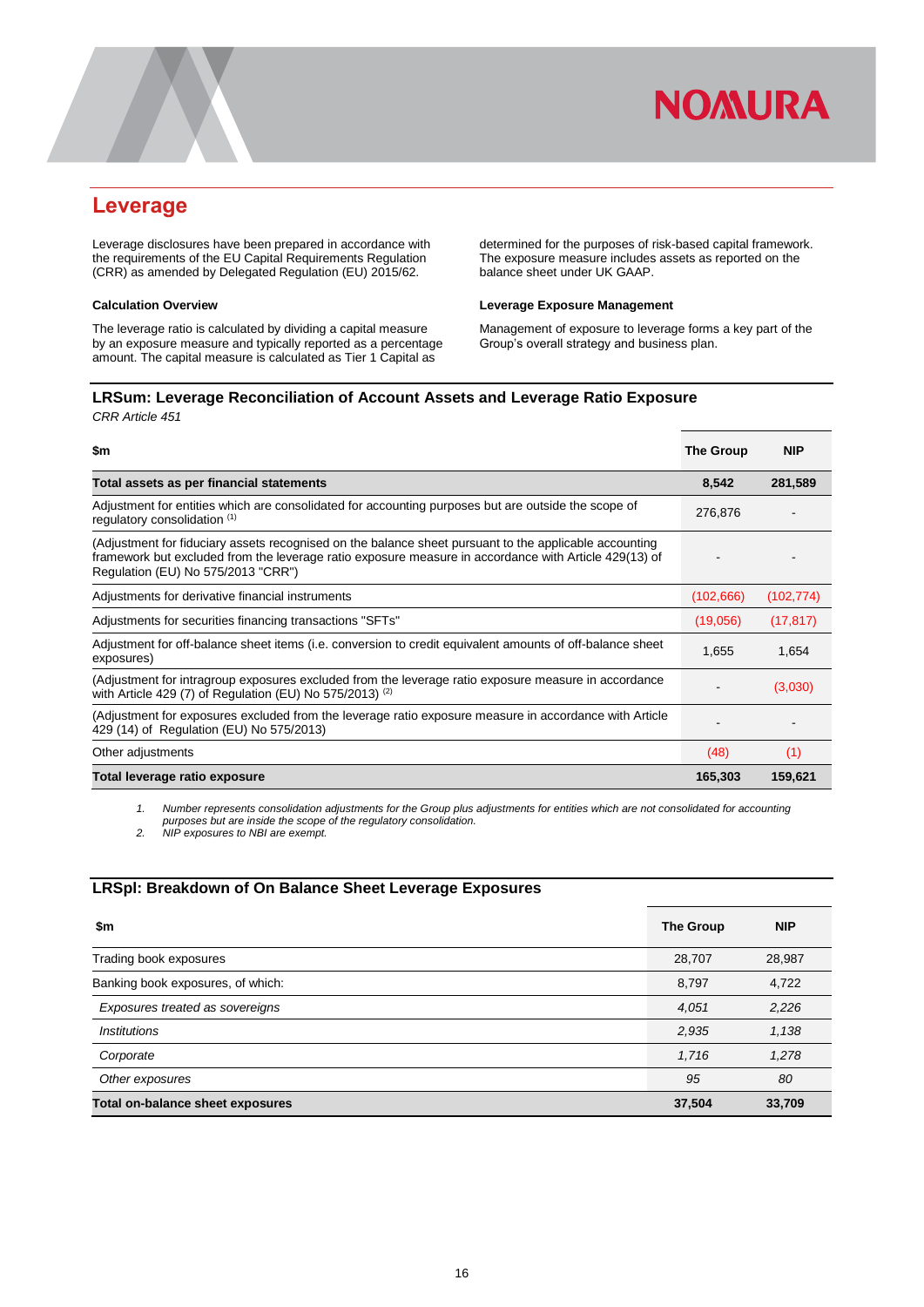

### <span id="page-18-0"></span>**LRCom: Leverage Ratio Common Disclosure**

| \$m                                                                                                                                           | <b>The Group</b> | <b>NIP</b> |
|-----------------------------------------------------------------------------------------------------------------------------------------------|------------------|------------|
| On-balance sheet exposures (excluding derivatives and SFTs)                                                                                   |                  |            |
| On-balance sheet items (excluding derivatives, SFTs and fiduciary assets, but including collateral)                                           | 37,504           | 33,709     |
| (Asset amounts deducted in determining Tier 1 capital)                                                                                        | (47)             | (2)        |
| Total on-balance sheet exposures                                                                                                              | 37,457           | 33,707     |
| Derivative exposures                                                                                                                          |                  |            |
| Replacement cost associated with all derivatives transactions (i.e. net of eligible cash variation margin)                                    | 3,986            | 4,241      |
| Add-on amounts for PFE associated with all derivatives transactions (mark-to-market method)                                                   | 46,765           | 46,907     |
| Exposure determined under Original Exposure Method                                                                                            |                  |            |
| Gross-up for derivatives collateral provided where deducted from the balance sheet assets pursuant to the<br>applicable accounting framework  |                  |            |
| (Deductions of receivables assets for cash variation margin provided in derivatives transactions)                                             | (12, 191)        | (12,498)   |
| (Exempted CCP leg of client-cleared trade exposures)                                                                                          | (864)            | (864)      |
| Adjusted effective notional amount of written credit derivatives                                                                              | 180,476          | 181,079    |
| (Adjusted effective notional offsets and add-on deductions for written credit derivatives)                                                    | (179, 197)       | (179, 743) |
| <b>Total derivative exposures</b>                                                                                                             | 38,975           | 39,122     |
| Securities financing transaction exposures                                                                                                    |                  |            |
| Gross SFT assets (with no recognition of netting), after adjusting for sales accounting transactions                                          | 221,771          | 221,483    |
| (Netted amounts of cash payables and cash receivables of gross SFT assets)                                                                    | (144,960)        | (144,959)  |
| Counterparty credit risk exposure for SFT assets                                                                                              | 10,405           | 11,644     |
| Derogation for SFTs: Counterparty credit risk exposure in accordance with Article 429b (4) and 222 of<br>Regulation (EU) No 575/2013          |                  |            |
| Agent transaction exposures                                                                                                                   |                  |            |
| (Exempted CCP leg of client-cleared SFT exposure)                                                                                             |                  |            |
| Total securities financing transaction exposures (sum of lines 12 to 15a)                                                                     | 87,216           | 88,168     |
| Other off-balance sheet exposures                                                                                                             |                  |            |
| Off-balance sheet exposures at gross notional amount                                                                                          | 5,571            | 5,571      |
| (Adjustments for conversion to credit equivalent amounts)                                                                                     | (3,916)          | (3, 917)   |
| <b>Total Other off-balance sheet exposures</b>                                                                                                | 1,655            | 1,654      |
| Exempted exposures <sup>(1)</sup>                                                                                                             |                  |            |
| Exemption of intragroup exposures (solo basis) in accordance with Article 429(7) of Regulation (EU) No<br>575/2013 (on and off balance sheet) |                  | (3,030)    |
| Exposures exempted in accordance with Article 429 (14) of Regulation (EU) No 575/2013 (on and off<br>balance sheet)                           | $\overline{a}$   |            |
| <b>Total Exempted exposures</b>                                                                                                               | -                | (3,030)    |
| <b>Capital and total exposures</b>                                                                                                            |                  |            |
| Tier 1 capital                                                                                                                                | 5,079            | 4,825      |
| Total leverage ratio exposures                                                                                                                | 165,303          | 159,530    |
| Leverage ratio                                                                                                                                |                  |            |
| Leverage ratio                                                                                                                                | 3.1%             | 3.0%       |
| Choice on transitional arrangements and amount of derecognised fiduciary items                                                                |                  |            |
| Choice on transitional arrangements for the definition of the capital measure                                                                 |                  |            |
| Amount of derecognised fiduciary items (2)                                                                                                    |                  |            |

*1. Exempted exposures in accordance with CRR Article 429 (7) and (14) (on and off balance sheet)*

*2. In accordance with Article 429(11) of Regulation (EU) No 575/2013*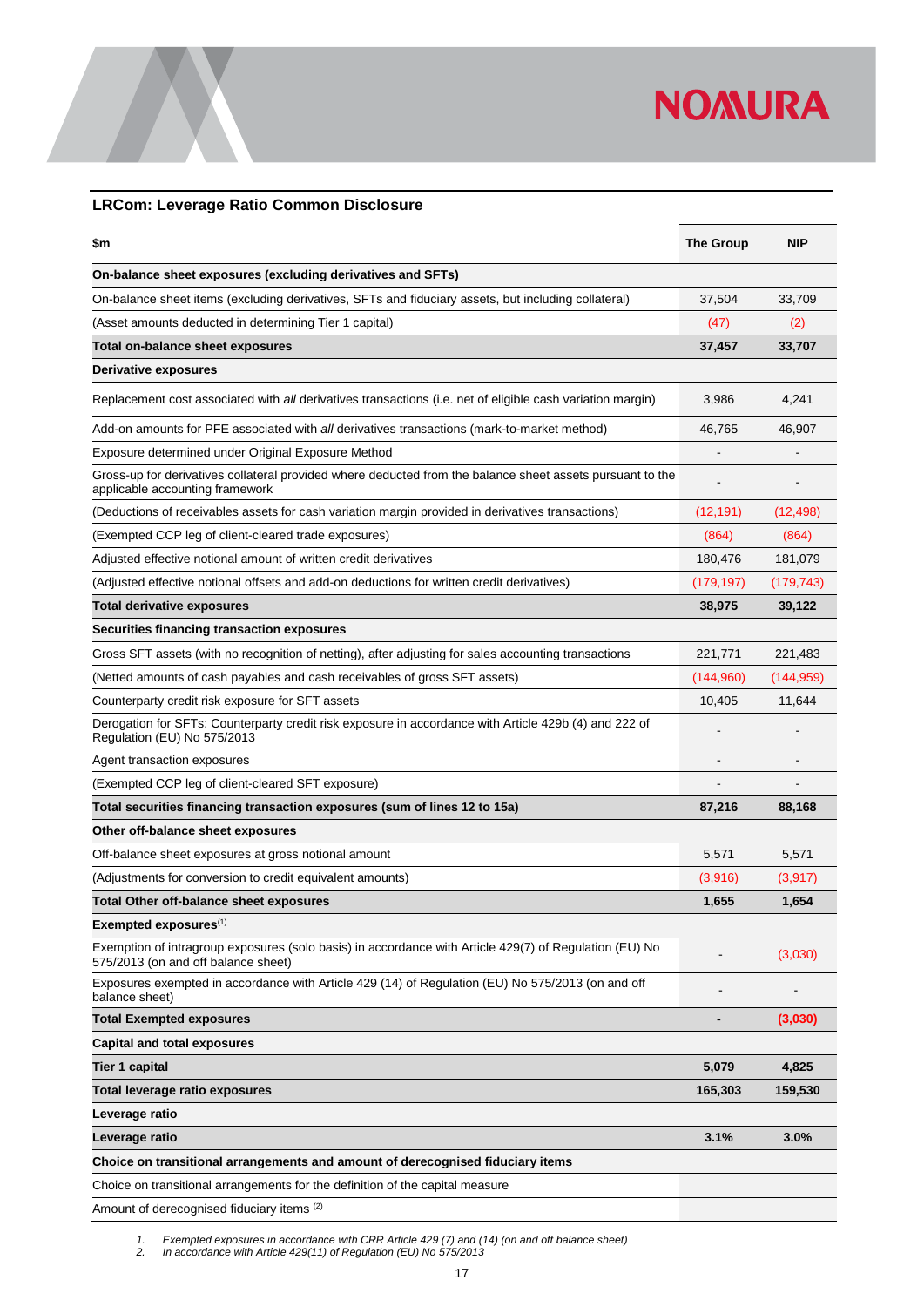## <span id="page-19-0"></span>**Appendix 1 – Other Disclosures**

### <span id="page-19-1"></span>**CCR5-A: Impact of Netting and Collateral Held on Exposures**

The table shows The Group's trading book derivative exposures under the mark to market approach broken down by gross positive fair value before netting. Net credit exposure (EAD) is after the application of netting, PFE and collateral. Derivative exposures under the mark to market method for NIP are materially in line with The Group.

| \$m                   | <b>Gross Positive Fair</b><br>Value or Net Carrying Netting benefits<br>Amount |           | <b>Netted Current</b><br><b>Credit Exposure</b> | <b>Collateral Held</b> | <b>Net Credit</b><br><b>Exposure</b> |
|-----------------------|--------------------------------------------------------------------------------|-----------|-------------------------------------------------|------------------------|--------------------------------------|
| Mark to Market Method | 55.931                                                                         | (47, 595) | 24.159                                          | 13.246                 | 10.913                               |
| Total                 | 55,931                                                                         | (47, 595) | 24.159                                          | 13.246                 | 10.913                               |

### <span id="page-19-2"></span>**CCR5-B: Composition of Collateral for Exposures to Counterparty Credit Risk**

The table shows the collateral type and amount used and posted in relation to The Group's trading activity. Collateral segregated relates to collateral being held by a third party.

|              |            | Collateral used in derivative transactions | Collateral used in SFTs     |                         |          |            |
|--------------|------------|--------------------------------------------|-----------------------------|-------------------------|----------|------------|
| $\mathbf{m}$ |            | Fair value of collateral received          | Fair value of<br>collateral | Fair value of<br>posted |          |            |
|              | Segregated | Unsegregated                               | Segregated                  | Unsegregated            | received | collateral |
| Security     | 762        | 1.191                                      | 1.975                       | 1.402                   | 220.279  | 190.623    |
| Cash         | 4          | 21,823                                     | $\overline{\phantom{0}}$    | 15.799                  | 138,850  | 160,352    |
| <b>Total</b> | 766        | 23.014                                     | 1.975                       | 17,201                  | 359,129  | 350,975    |

<span id="page-19-3"></span>*Table includes collateral used in internal model method*

### **CCR3: Counterparty Risk Exposures by Risk Weight**

The table provides The Group CCR EAD reported in CCR1, by risk weight. The CCR EAD for NIP is materially in line with The Group.

|                                             | Risk Weight (%) |                          |        |       |              |                              |              |                     |
|---------------------------------------------|-----------------|--------------------------|--------|-------|--------------|------------------------------|--------------|---------------------|
| \$m                                         | $\bf{0}$        | $\mathbf{2}$             | 20     | 50    | 100          | 150                          | <b>Total</b> | of which<br>unrated |
| <b>Central Governments or Central Banks</b> | 2,936           | $\overline{\phantom{0}}$ | 517    | 20    | 133          | $\qquad \qquad \blacksquare$ | 3,606        | 53                  |
| Corporates                                  | -               |                          | 140    | 1,357 | 9,826        | 204                          | 11,527       | 9,342               |
| Institutions                                | $\blacksquare$  | 5,811                    | 12,218 | 2,600 | 205          | 43                           | 20,877       | 12,510              |
| Multilateral Development Banks              | 205             | -                        | 17     |       |              | $\qquad \qquad \blacksquare$ | 222          | $\mathbf 0$         |
| <b>Public Sector Entities</b>               | 2,173           | -                        | 2,751  | 10    | 108          | $\qquad \qquad \blacksquare$ | 5,042        | 1,906               |
| Regional governments or Local Authorities   | 544             | $\overline{\phantom{a}}$ | 67     |       | $\mathbf{0}$ | $\overline{\phantom{a}}$     | 611          | 495                 |
| International Organisations                 | 34              |                          |        |       |              |                              | 34           | 33                  |
| <b>Equity Exposures</b>                     | -               |                          |        |       |              |                              |              |                     |
| Other Items                                 | ۰               |                          |        |       |              | -                            |              |                     |
| <b>Total</b>                                | 5,892           | 5,811                    | 15,710 | 3,987 | 10,272       | 247                          | 41,919       | 24,339              |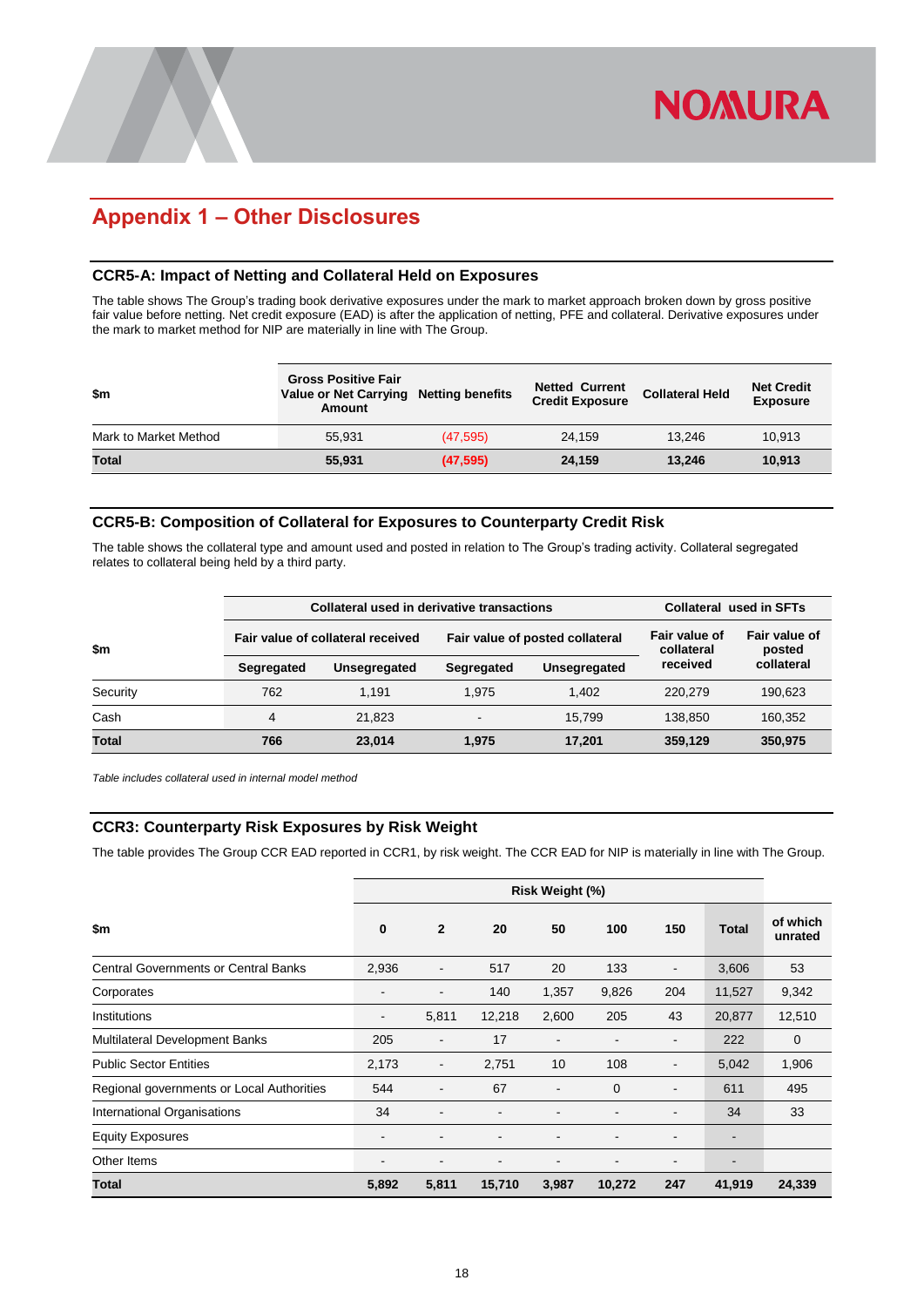

### <span id="page-20-0"></span>**CR4: Credit Risk Exposure and Credit Risk Mitigation**

Tables show the effect of CRM and CCF on Credit risk exposures by exposure class split by on balance sheet ("On B/S") and off balance sheet ("Off B/S")

|                                             | <b>The Group</b> |                                                               |        |                              |                           |                            |  |  |
|---------------------------------------------|------------------|---------------------------------------------------------------|--------|------------------------------|---------------------------|----------------------------|--|--|
|                                             |                  | Exposures before CCF and Exposures post-CCF and<br><b>CRM</b> |        | <b>CRM</b>                   |                           | <b>RWA and RWA density</b> |  |  |
| \$m                                         | On B/S           | Off B/S                                                       | On B/S | Off B/S                      | Total On &<br>Off B/S RWA | RWA density <sup>1</sup>   |  |  |
| <b>Central Governments or Central Banks</b> | 3,943            |                                                               | 3,943  |                              | 34                        | 0.87%                      |  |  |
| Corporates                                  | 1,614            | 4,715                                                         | 1,602  | 1,528                        | 3,021                     | 96.54%                     |  |  |
| Institutions                                | 2,173            | $\blacksquare$                                                | 2,173  | $\qquad \qquad \blacksquare$ | 458                       | 21.07%                     |  |  |
| <b>Multilateral Development Banks</b>       | 0                | $\qquad \qquad \blacksquare$                                  | 0      |                              | 0                         | $0.00\%$                   |  |  |
| <b>Public Sector Entities</b>               | 2                | 122                                                           | 2      | 61                           | 31                        | 49.86%                     |  |  |
| Regional governments or Local Authorities   | 148              | $\qquad \qquad \blacksquare$                                  | 148    |                              | 30                        | 20.26%                     |  |  |
| <b>Equity Exposures</b>                     | 18               | $\qquad \qquad \blacksquare$                                  | 18     |                              | 18                        | 100.00%                    |  |  |
| Other items                                 | 182              | 0                                                             | 182    | $\mathbf 0$                  | 182                       | 100.00%                    |  |  |
| Total                                       | 8,080            | 4,837                                                         | 8,068  | 1,589                        | 3,774                     | 39%                        |  |  |

|                                             | <b>NIP</b>                                                    |                          |            |         |                            |                          |  |  |  |
|---------------------------------------------|---------------------------------------------------------------|--------------------------|------------|---------|----------------------------|--------------------------|--|--|--|
|                                             | Exposures before CCF and Exposures post-CCF and<br><b>CRM</b> |                          | <b>CRM</b> |         | <b>RWA and RWA density</b> |                          |  |  |  |
| \$m                                         | On B/S                                                        | Off B/S                  | On B/S     | Off B/S | Total On &<br>Off B/S RWA  | RWA density <sup>1</sup> |  |  |  |
| <b>Central Governments or Central Banks</b> | 2,274                                                         |                          | 2,274      |         | 34                         | 1.50%                    |  |  |  |
| Corporates                                  | 1,257                                                         | 3,129                    | 1,310      | 1,528   | 2,731                      | 96.20%                   |  |  |  |
| Institutions                                | 1,066                                                         |                          | 1,066      |         | 206                        | 19.32%                   |  |  |  |
| <b>Multilateral Development Banks</b>       | 0                                                             | $\overline{\phantom{a}}$ | $\Omega$   |         | $\Omega$                   | 0.00%                    |  |  |  |
| <b>Public Sector Entities</b>               | 2                                                             |                          | 2          | 61      | 31                         | 49.86%                   |  |  |  |
| Regional governments or Local Authorities   | 0                                                             | $\blacksquare$           | 0          |         | 0                          | 100.00%                  |  |  |  |
| <b>Equity Exposures</b>                     | 31                                                            |                          | 31         |         | 31                         | 100.00%                  |  |  |  |
| Other items                                 | 127                                                           | $\overline{\phantom{0}}$ | 127        |         | 127                        | 100.00%                  |  |  |  |
| Total                                       | 4,757                                                         | 3,129                    | 4,810      | 1,589   | 3,160                      | 49%                      |  |  |  |

*1. Total RWA / Total on and off balance sheet exposure post CRM and CCF*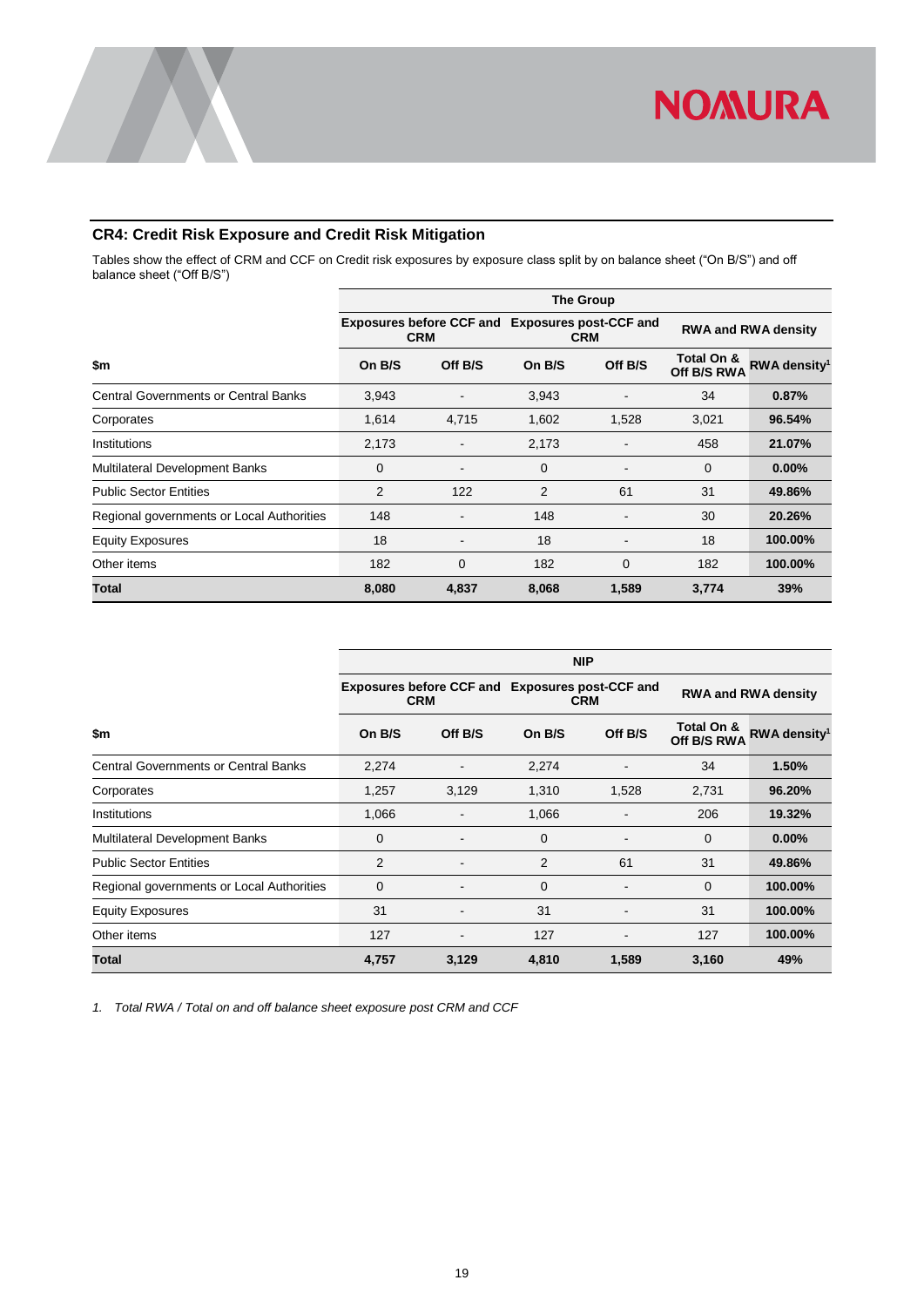

### <span id="page-21-0"></span>**CR5: Credit Risk Exposure by Risk Weight**

Table shows the breakdown of credit risk exposure for The Group by risk weight. Exposures are after provisions but before CRM and CCF.

|                                             |                          | Risk Weight (%) |                          |       |                |                          |                          |              |                          |
|---------------------------------------------|--------------------------|-----------------|--------------------------|-------|----------------|--------------------------|--------------------------|--------------|--------------------------|
| \$m                                         | 0                        | 20              | 50                       | 100   | 150            | 250                      | 1250                     | <b>Total</b> | of which<br>unrated      |
| <b>Central Governments or Central Banks</b> | 3,920                    | $\mathbf 0$     | 1                        | 2     | 21             | $\overline{0}$           | $\overline{\phantom{a}}$ | 3,944        | 710                      |
| Corporates                                  | 0                        | 87              | 1,566                    | 3,150 | 1,527          | $\overline{\phantom{a}}$ | $\mathbf{0}$             | 6,330        | 3,367                    |
| Institutions                                | $\blacksquare$           | 2,100           | 72                       | 1     | $\overline{0}$ | $\overline{\phantom{a}}$ | 0                        | 2,173        | 298                      |
| <b>Multilateral Development Banks</b>       | $\mathbf 0$              | $\blacksquare$  |                          |       |                |                          | $\overline{\phantom{0}}$ | $\bf{0}$     | $\overline{\phantom{0}}$ |
| <b>Public Sector Entities</b>               | $\mathbf 0$              | $\mathbf{0}$    | 123                      | ٠     |                |                          |                          | 123          | 1                        |
| Regional governments or Local Authorities   | $\overline{\phantom{a}}$ | 148             | $\blacksquare$           | 0     |                |                          | $\blacksquare$           | 148          | 147                      |
| <b>Equity Exposures</b>                     | $\overline{\phantom{a}}$ |                 | $\overline{\phantom{a}}$ | 18    |                |                          |                          | 18           | 18                       |
| Other Items                                 | $\mathbf 0$              | $\blacksquare$  | $\blacksquare$           | 181   | ٠              | $\overline{\phantom{a}}$ | $\overline{\phantom{a}}$ | 181          | 182                      |
| <b>Total</b>                                | 3,920                    | 2,335           | 1,762                    | 3,352 | 1,548          | $\bf{0}$                 | $\bf{0}$                 | 12,917       | 4,723                    |

### <span id="page-21-1"></span>**CR2-A: Changes in Stock of General and Specific Credit Risk**

The table shows specific and general credit risk adjustment for the period.

|                                                                                                     | <b>The Group</b>                       |                                                  |                                                                                                     | <b>NIP</b>                                    |                                                         |  |
|-----------------------------------------------------------------------------------------------------|----------------------------------------|--------------------------------------------------|-----------------------------------------------------------------------------------------------------|-----------------------------------------------|---------------------------------------------------------|--|
| \$m                                                                                                 | Accumulated<br>specific credit<br>risk | Accumulated<br>general credit<br>risk adjustment | \$m                                                                                                 | <b>Accumulated</b><br>specific credit<br>risk | <b>Accumulated</b><br>general credit<br>risk adjustment |  |
| <b>Opening balance</b>                                                                              | $\mathbf{1}$                           |                                                  | <b>Opening balance</b>                                                                              | 1                                             |                                                         |  |
| Increases due to amounts set<br>aside for estimated loan<br>losses during the period                | $\Omega$                               |                                                  | Increases due to amounts set<br>aside for estimated loan<br>losses during the period                | $\Omega$                                      |                                                         |  |
| Decreases due to amounts<br>reversed for estimated loan<br>losses during the period                 | (0)                                    |                                                  | Decreases due to amounts<br>reversed for estimated loan<br>losses during the period                 | (0)                                           |                                                         |  |
| Decreases due to amounts<br>taken against accumulated<br>credit risk adjustments                    |                                        |                                                  | Decreases due to amounts<br>taken against accumulated<br>credit risk adjustments                    |                                               |                                                         |  |
| Transfers between credit risk<br>adjustments                                                        | $\Omega$                               |                                                  | Transfers between credit risk<br>adjustments                                                        | $\Omega$                                      |                                                         |  |
| Impact of exchange rate<br>differences                                                              |                                        |                                                  | Impact of exchange rate<br>differences                                                              |                                               |                                                         |  |
| Business combinations,<br>including acquisitions and<br>disposals of subsidiaries                   |                                        |                                                  | Business combinations,<br>including acquisitions and<br>disposals of subsidiaries                   |                                               |                                                         |  |
| Other adjustments                                                                                   | $\mathbf{0}$                           |                                                  | Other adjustments                                                                                   | 0                                             |                                                         |  |
| <b>Closing balance</b>                                                                              | $\mathbf{1}$                           |                                                  | <b>Closing balance</b>                                                                              | 1                                             |                                                         |  |
| Recoveries on credit risk<br>adjustments recorded directly<br>to the statement of profit or<br>loss |                                        |                                                  | Recoveries on credit risk<br>adjustments recorded directly<br>to the statement of profit or<br>loss |                                               |                                                         |  |
| Specific credit risk<br>adjustments directly recorded<br>to the statement of profit or<br>loss      |                                        |                                                  | Specific credit risk<br>adjustments directly recorded<br>to the statement of profit or<br>loss      |                                               |                                                         |  |